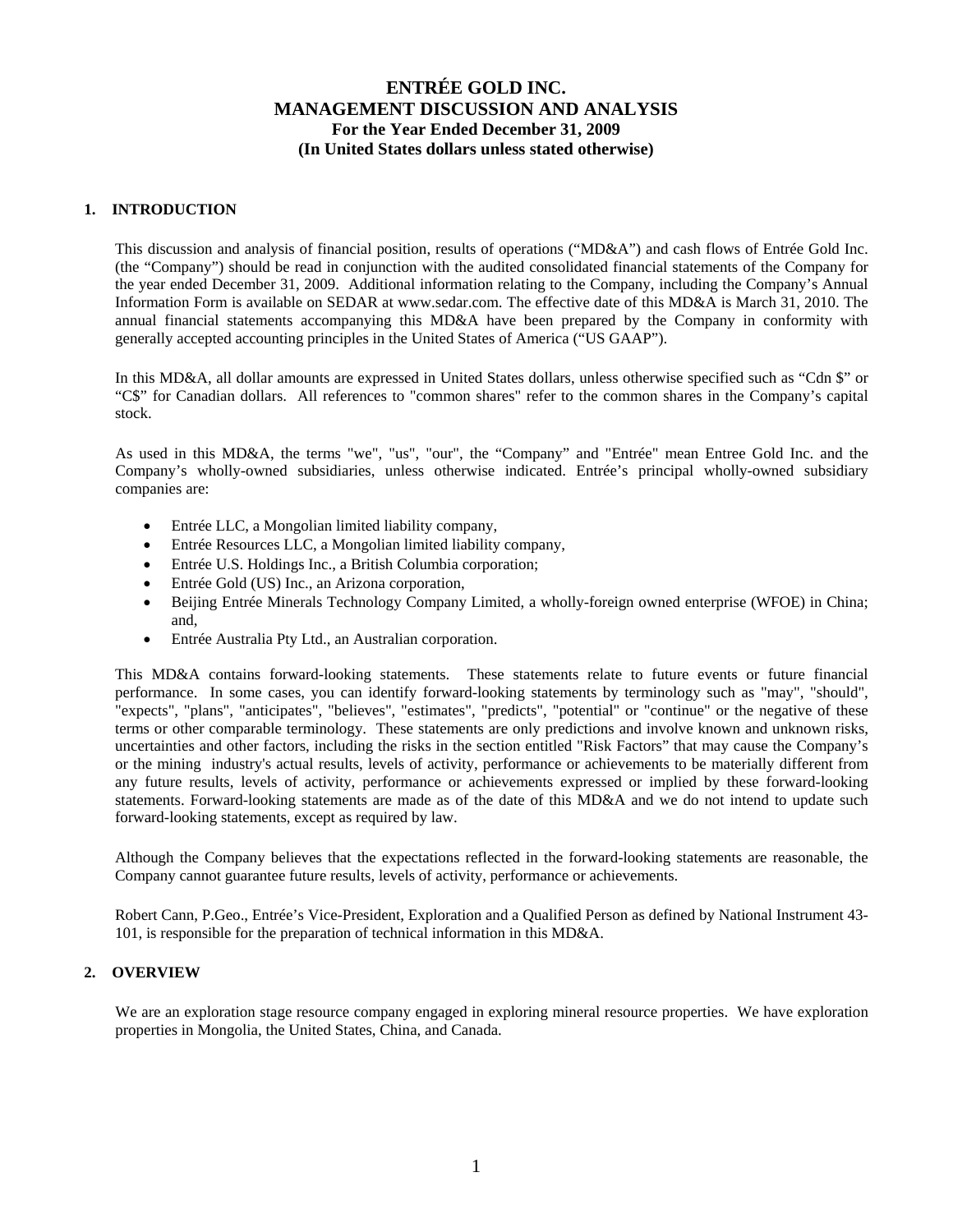### **MONGOLIA**

In Mongolia, the Company holds two mining licences and one mineral exploration licences granted by the Mineral Resources Authority of Mongolia through wholly-owned subsidiary companies. The two mining licences (Shivee Tolgoi and Javhlant) have been registered in the name of our Mongolian subsidiary Entrée LLC. Entree's exploration licence (Togoot) is registered in the name of Entrée Resources LLC. Entrée is actively working on converting all or a portion of the Togoot Licence to a mining licence. The Togoot Licence is contiguous to the Shivee Tolgoi Licence. The three licences, Shivee Tolgoi, Togoot and Javhlant, comprise the Lookout Hill property

Limited work on the Company's Manlai property was completed in 2009 and the Manlai exploration licence was returned to the Mongolian government in January 2010.

#### **The Lookout Hill Property**

The beneficial ownership of the Shivee Tolgoi, Javhlant and Togoot licences which comprise Lookout Hill is divided between Entrée and the Entrée-Ivanhoe Joint Venture as described below:

- The Entrée-Ivanhoe Joint Venture beneficially holds 39,864 hectares consisting of the eastern portion of Shivee Tolgoi and all of Javhlant ("Joint Venture Property") and is governed by a joint venture agreement between Entrée and Oyu Tolgoi LLC (a subsidiary of Ivanhoe Mines Ltd. formerly known as Ivanhoe Mines Mongolia Inc. XXK), (collectively, "Ivanhoe Mines") The Joint Venture Property is contiguous with, and on three sides (to the north, east and south) surrounds, Ivanhoe Mines' Oyu Tolgoi Project. The Joint Venture Property hosts the Hugo North Extension Deposit and the Heruga Deposit.
- The portion of Lookout Hill outside of the Joint Venture Property ("Lookout Hill West") covers an area of 139,726 hectares and includes the western portion of Shivee Tolgoi which is not subject to the Entrée-Ivanhoe Joint Venture ("Shivee West") and all of Togoot.

The illustration below depicts the different areas of Lookout Hill:

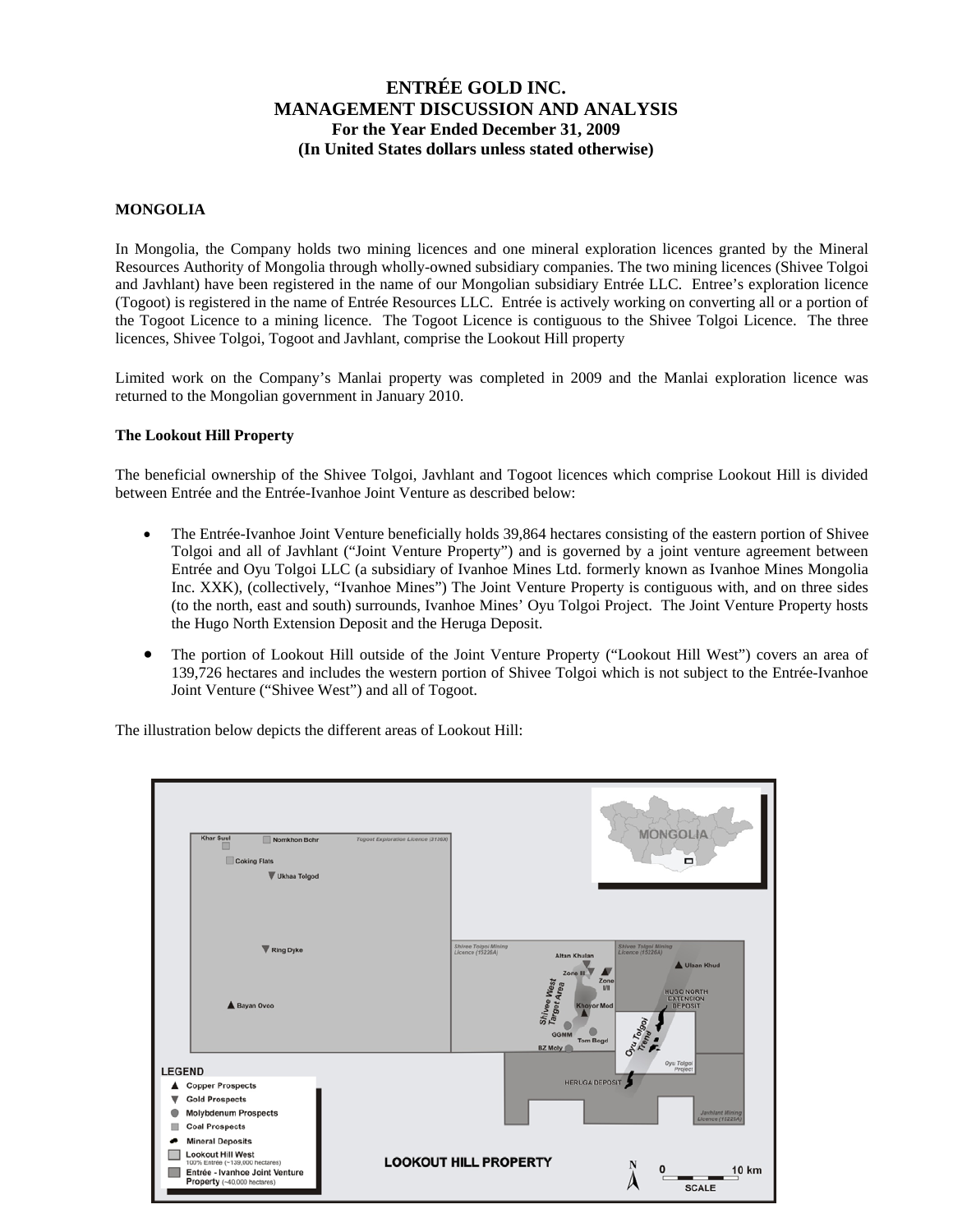#### **Entree-Ivanhoe Joint Venture**

An important development in the Company's history began in October 2004 when Entrée entered into an arm's-length Equity Participation and Earn-In Agreement (the "Earn-In Agreement") with Ivanhoe Mines, title holder of the Oyu Tolgoi copper-gold project. The Oyu Tolgoi mining licence is located adjacent to and is surrounded by Entrée's Lookout Hill property, as illustrated in the map above. The Earn-In Agreement was subsequently assigned to a subsidiary of Ivanhoe Mines Ltd., Oyu Tolgoi LLC.

The Earn-in Agreement provided that Ivanhoe Mines would have the right, subject to certain conditions outlined in the Earn-in Agreement, to earn a participating interest in a mineral exploration project and, if warranted, a development and mining project on a portion of the Lookout Hill property ("Entrée-Ivanhoe Project Property"). Under the Earn-in Agreement, Ivanhoe Mines would conduct exploration activities in an effort to determine if the Oyu Tolgoi mineralized system extended onto the Entrée-Ivanhoe Project Property. Following execution of the Earn-in Agreement Ivanhoe Mines undertook an aggressive exploration program, which eventually confirmed the presence of two resources on Lookout Hill within the Entrée-Ivanhoe Project Property: the Hugo North Extension indicated and inferred resource to the north of Oyu Tolgoi and the inferred resource of the Heruga Deposit to the south of Oyu Tolgoi.

As of June 30, 2008, Ivanhoe Mines had expended a total of \$35 million on exploration on the Entrée-Ivanhoe Project Property and in accordance with the Earn-In Agreement, Entrée and Ivanhoe Mines formed the Entrée-Ivanhoe Joint Venture. By expending over US\$35 million in exploration and development, Ivanhoe Mines earned an 80% interest in minerals deeper than 560 metres extracted from below the surface on the Joint Venture Property and a 70% interest in minerals above that elevation.

Under the terms of the Entrée-Ivanhoe Joint Venture, Entrée may be carried through to production, at its election, by debt financing from Ivanhoe Mines with interest accruing at Ivanhoe Mines' actual cost of capital or prime +2%, whichever is less, at the date of the advance. Debt repayment may be made in whole or in part from (and only from) 90% of monthly available cash flow arising from its sale of product. Such amounts will be applied first to payment of accrued interest and then to repayment of principal. Available cash flow means all net proceeds of sale of Entrée's share of products in a month less Entrée's share of costs of operations for the month.

The Entrée-Ivanhoe Project Property is now known as the Joint Venture Property. As of the year ended December 31, 2009, the Entrée-Ivanhoe Joint Venture expended approximately \$2.5 million on the Joint Venture Property. Ivanhoe Mines has contributed Entrée's 20% portion of the expenditures as an advance against future earnings.

Certain of Ivanhoe Mines' rights and obligations under the Earn-In Agreement, including a right to nominate one member of Entrée's Board of Directors, a pre-emptive right to enable them to preserve their ownership percentage in the Company, and an obligation to vote their shares as Entrée's Board of Directors directs on certain matters, expired with the formation of the joint venture. Ivanhoe Mines' right of first refusal to the remainder of Lookout Hill is maintained with the formation of the joint venture.

#### *Investment Agreement*

In August 2009, the Mongolian Parliament approved amendments to four laws, including the insertion of a sunset provision to cancel the three-year-old, 68% windfall profits tax on copper and gold effective January 1, 2011. These amendments allowed the Mongolian government, Ivanhoe Mines and Rio Tinto to conclude the negotiations necessary to finalise the long awaited investment agreement ("Investment Agreement").

On 6 October 2009, Ivanhoe Mines, Oyu Tolgoi LLC and Rio Tinto International Holdings Ltd. signed the Investment Agreement with the Mongolian government. The Investment Agreement regulates the relationship between these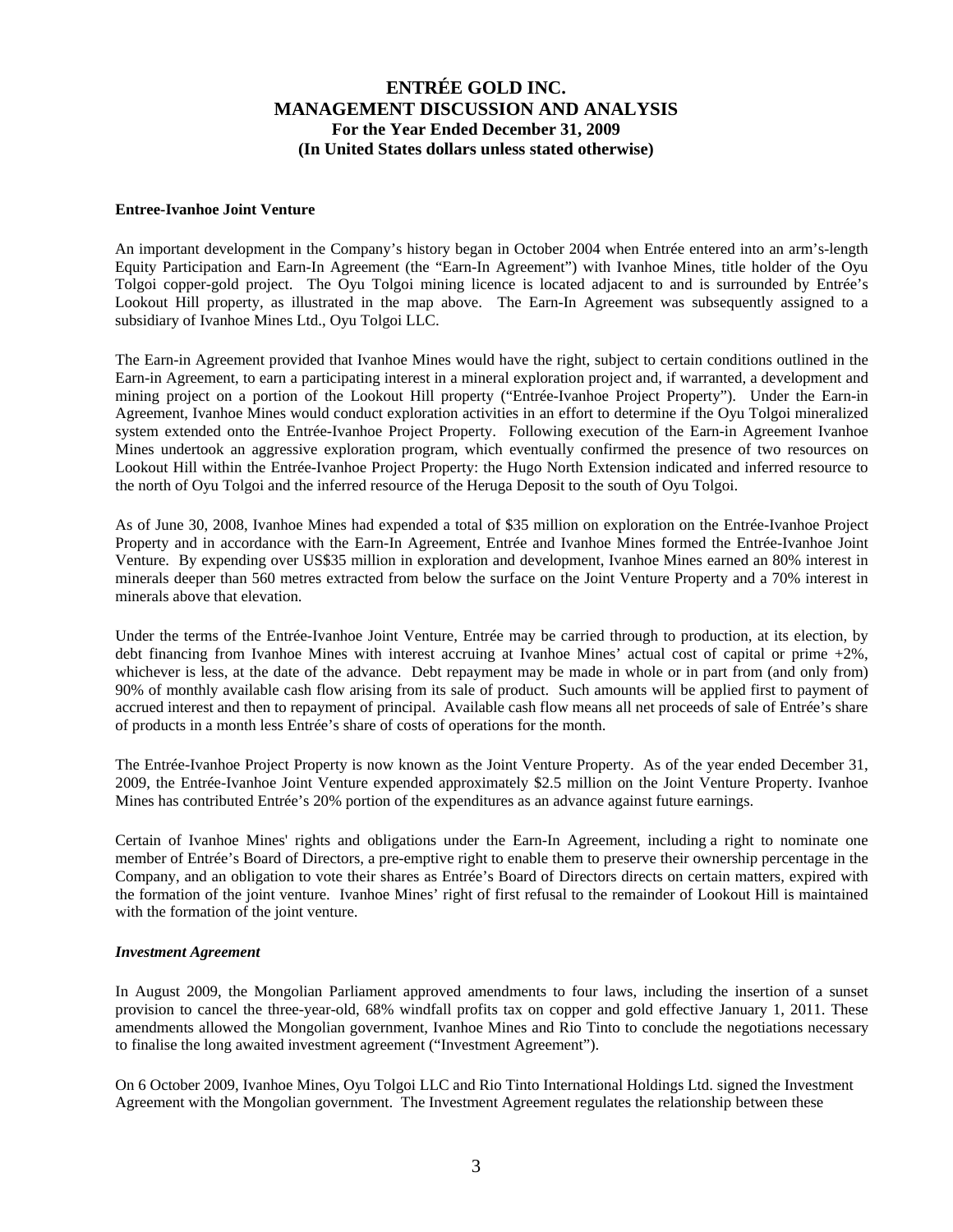parties and stabilises the long term tax, legal, fiscal, regulatory and operating environment to support the development of the Oyu Tolgoi Project. The contract area defined in the Investment Agreement includes the Javhlant and Shivee Tolgoi mining licences, including Shivee West which is 100% owned by Entrée and not currently subject to the Entrée-Ivanhoe Joint Venture. Conditions precedent, which were incorporated into the Investment Agreement and were satisfied within six months of the signing date, on March 31, 2010.

The Investment Agreement specifies that Ivanhoe Mine's Oyu Tolgoi licences and Ivanhoe's interest in the Entrée-Ivanhoe Joint Venture Property, as specified in the contract area, will be held by OT LLC, a Mongolian subsidiary company owned 34% by the Mongolian government and 66% by Ivanhoe Mines.

#### *Investment by Ivanhoe Mines and Rio Tinto in Entrée Gold Inc.*

At December 31, 2009, Ivanhoe Mines owned approximately 14.2% of Entrée's issued and outstanding shares.

At December 31, 2009, Rio Tinto owned approximately 15.4% of Entrée's issued and outstanding shares.

### *Investment by Rio Tinto in Ivanhoe Mines*

In October 2006, Rio Tinto announced that it had agreed to invest up to \$1.5 billion to acquire up to a 33.35% interest in Ivanhoe Mines. The proceeds from this investment were targeted to fund the joint development of the Oyu Tolgoi copper-gold project the "Oyu Tolgoi Project"). An initial tranche of \$303 million was invested to acquire 9.95% of Ivanhoe Mines' shares. It was further announced in September 2007, that Rio Tinto would provide Ivanhoe Mines Ltd. with a convertible credit facility of \$350 million for interim financing for the Oyu Tolgoi copper-gold project in Mongolia.. This investment could result in Rio Tinto's owning 46.65% of Ivanhoe Mines.

Rio Tinto announced in October 2009 that it had notified Ivanhoe Mines that it intended to complete the Tranche 2 private placement financing (as defined within the agreement from October 2006). With the completion of this financing, which totalled US\$388 million, on October 29, 2009, Rio Tinto increased its equity ownership in Ivanhoe Mines to 19.7%. In February 2010, Ivanhoe Mines announced that Rio Tinto, through subsidiaries, had agreed to invest a further \$232,400,000 to acquire 15,000,000 common shares in satisfaction of the purchase price for key mining and milling equipment for the Oyu Tolgoi mining complex. The investment in February increased Rio Tinto's ownership, through its subsidiaries, to 22.4% of Ivanhoe Mines outstanding common shares.

**UNITED STATES**In July 2009, the Company entered into an agreement with HoneyBadger Exploration Inc. ("HoneyBadger") to explore for and develop porphyry copper targets in the Yerington porphyry copper district of western Nevada. Under the terms of the agreement, Entrée may acquire up to an 80% interest in a portion of the Yerington West Project, known as the Blackjack Property. Entrée may exercise a first option to acquire 51% after incurring minimum expenditures of \$900,000 in the first year of exploration and issuing 37,500 shares and reimbursing HoneyBadger for up to \$206,250 of expenditures previously incurred on the property. If results from the initial exploration program are encouraging, the Company may elect to increase its interest by a further 29% (to 80% in total) by making payments of \$375,000 and issuing 375,000 shares within 3 years. Entrée has committed to carry HoneyBadger through the completion of 10,000 metres of drilling.

In September, 2009, the Company entered into an agreement with Bronco Creek Exploration Inc. ("Bronco Creek"), a private exploration company based in Arizona, to explore for and develop porphyry copper targets in the Yerington district of western Nevada. Bronco Creek has assembled a land package of 214 claims covering over 1,760 hectares (4,350 acres) known as the Roulette Property. The Roulette Property adjoins and is directly south of the Blackjack Property currently under option with HoneyBadger. Under the terms of the agreement with Bronco Creek, Entrée may acquire an 80% interest in the Roulette Property by incurring expenditures of \$1,000,000, making cash payments of \$140,000 and issuing 85,000 shares within three years. The minimum expenditure required in Year 1 is \$300,000, along with cash payments totaling \$90,000 and issuance of 72,500 shares.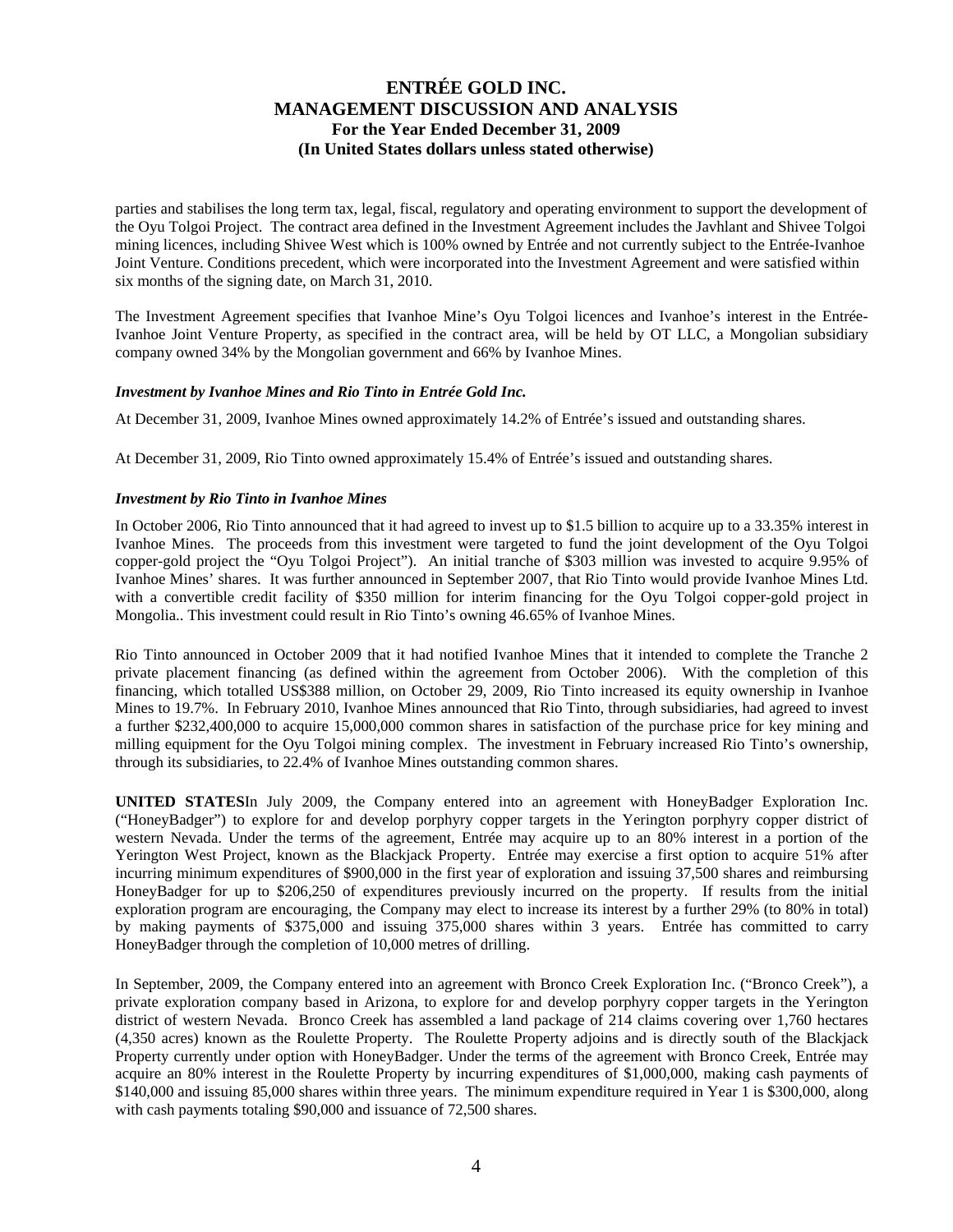In August 2007, the Company entered into an agreement with Empirical Discovery LLC ("Empirical") to explore for and develop porphyry copper targets in southeastern Arizona and adjoining southwestern New Mexico. The Company has achieved exploration success with the discovery of porphyry copper-gold mineralization near Lordsburg, New Mexico in an area previously known only for vein-style gold mineralization.

In January 2008, the Company entered into an additional agreement with Empirical to explore for and develop porphyry copper targets within a specified area around Bisbee, Arizona. This agreement is separate from the August 2007 agreement with Empirical.

## **CHINA**

In November 2007, the Company entered into an earn-in agreement with the Zhejiang No. 11 Geological Brigade to acquire a 78% interest in the Huaixi property in Zhejiang Province in Southeast China.

### **CANADA**

In September 2009, the Company reached an agreement with Taiga Consultants Ltd. to acquire the Crystal Property, an early-stage copper-molybdenum target. The property is located approximately 120 kilometres west-southwest of Prince George, British Columbia and about 50 kilometres southeast of Thompson Creek's Endako Mine. Entrée may acquire a 100% interest, subject to a 1% NSR royalty, in the Crystal Property after completing C\$500,000 in exploration expenditures and issuing 100,000 shares. One half of the NSR can be purchased by the Company for C\$500,000.

#### **POTENTIAL ACQUISITION**

On November 29, 2009, the Company announced it had entered into a Scheme Implementation Agreement with PacMag Metals Limited ("PacMag") to implement Australian Schemes of Arrangement to acquire all of the issued shares and options of PacMag (see news release dated November 29, 2009). PacMag holds the rights to a sizeable tract of land that is contiguous with the Blackjack and Roulette properties (under option from HoneyBadger and Bronco Creek respectively) and hosts the Ann Mason copper-molybdenum deposit. PacMag has acquired a portfolio of several other copper, gold, and uranium projects in the U.S. and Australia. The Schemes of Arrangement must be approved by PacMag shareholders and optionholders. The Company is currently assisting PacMag in preparing the materials required to call the meetings of PacMag shareholders and optionholders at which approval of the Schemes of Arrangement will be sought.

#### **CORPORATE INFORMATION**

Our corporate headquarters are located in Vancouver, British Columbia, but we conduct all of our operations in Mongolia through our wholly-owned subsidiaries, Entrée LLC and Entrée Resources LLC. We maintain an office for this purpose in Ulaanbaatar, the capital of Mongolia. Operations in the U.S. are conducted through field offices set-up for specific projects. Entrée leases an office in Beijing for the purposes of managing operations in China. Support for the recently optioned property in British Columbia is coordinated through the office in Vancouver.

Entrée is in sound financial condition and well positioned to build upon the value of the Company, both in terms of the joint venture with Ivanhoe Mines and promising prospects elsewhere. As part of the Company's ongoing strategy, management is also actively seeking quality acquisitions to complement the Company's existing portfolio. The Company's most recent efforts have resulted in agreements with HoneyBadger, Bronco Creek and Taiga Consultants on projects in Nevada and British Columbia, as well as the Scheme Implementation Agreement with PacMag.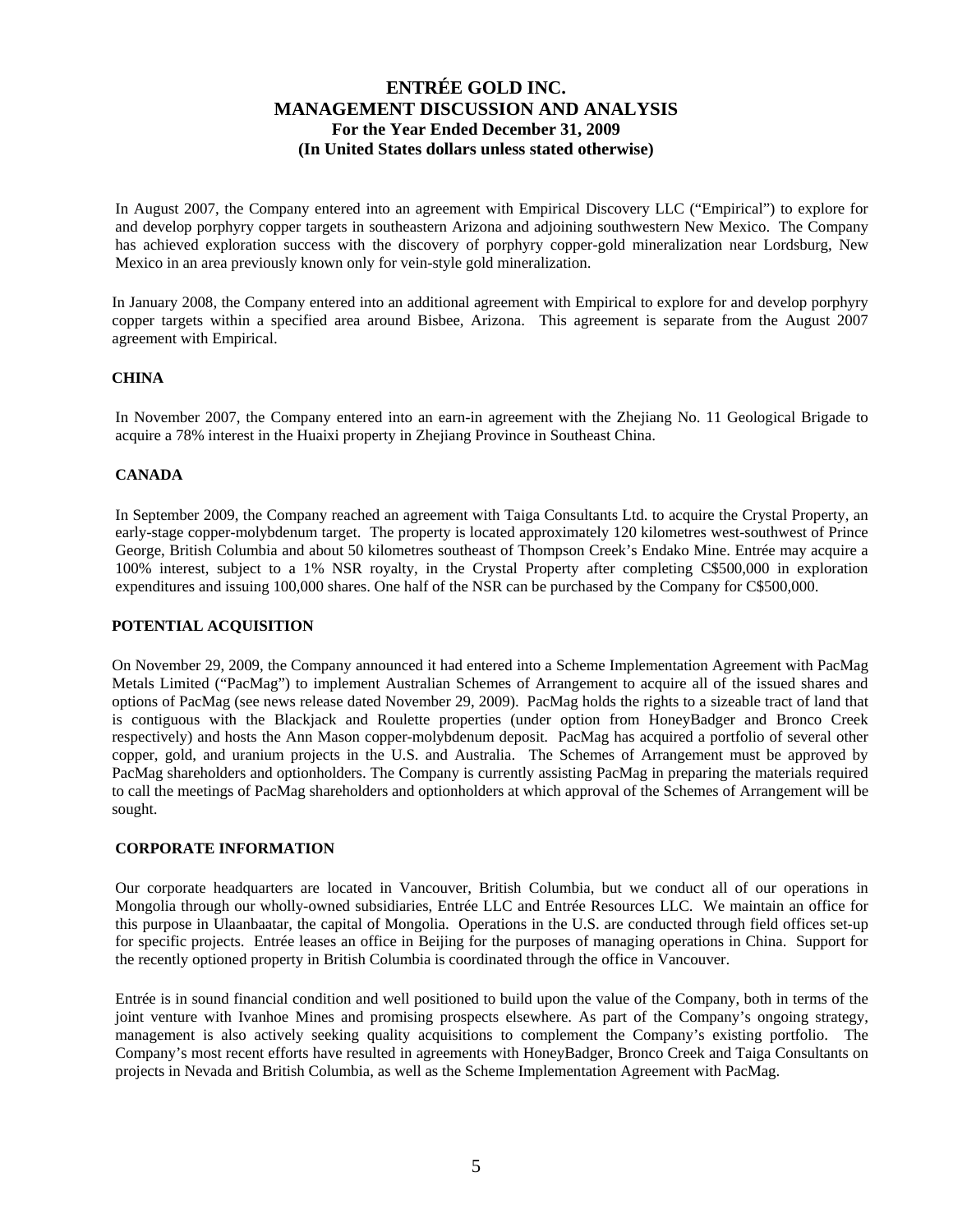## **LISTING OF COMMON STOCK ON OTHER STOCK EXCHANGES**

Trading of our shares of common stock commenced on the NYSE Amex effective July 18, 2005, under the trading symbol "EGI'. On April 24, 2006, Entrée began trading on the Toronto Stock Exchange and discontinued trading on the TSX Venture Exchange. The trading symbol remained "ETG". The Company is also traded on the Frankfurt Stock Exchange, under the trading symbol "EKA", and "WKN 121411".

## **3. REVIEW OF OPERATIONS**

Results of operations are summarized as follows:

| Depreciation                                           | \$<br>156,144 | 146,703     | 212,819     |
|--------------------------------------------------------|---------------|-------------|-------------|
| General and administrative                             | 3,032,286     | 3,113,663   | 2,896,364   |
| Interest income                                        | (397,741)     | (1,981,316) | (1,090,718) |
| Stockholder communications and investor relations      | 634,271       | 691,926     | 739,964     |
| Mineral property interests                             | 9,324,109     | 9,386,189   | 6, 343, 777 |
| Fair value adjustment to asset backed commercial paper |               | 1,334,160   | 998, 371    |
| Loss from equity investee                              | 169,508       | 366,595     |             |
| Stock-based compensation                               | 4,183,677     | 3,672,358   | 1,732,839   |
| Net loss                                               | 17, 102, 254  | 16,730,278  | 11,833,416  |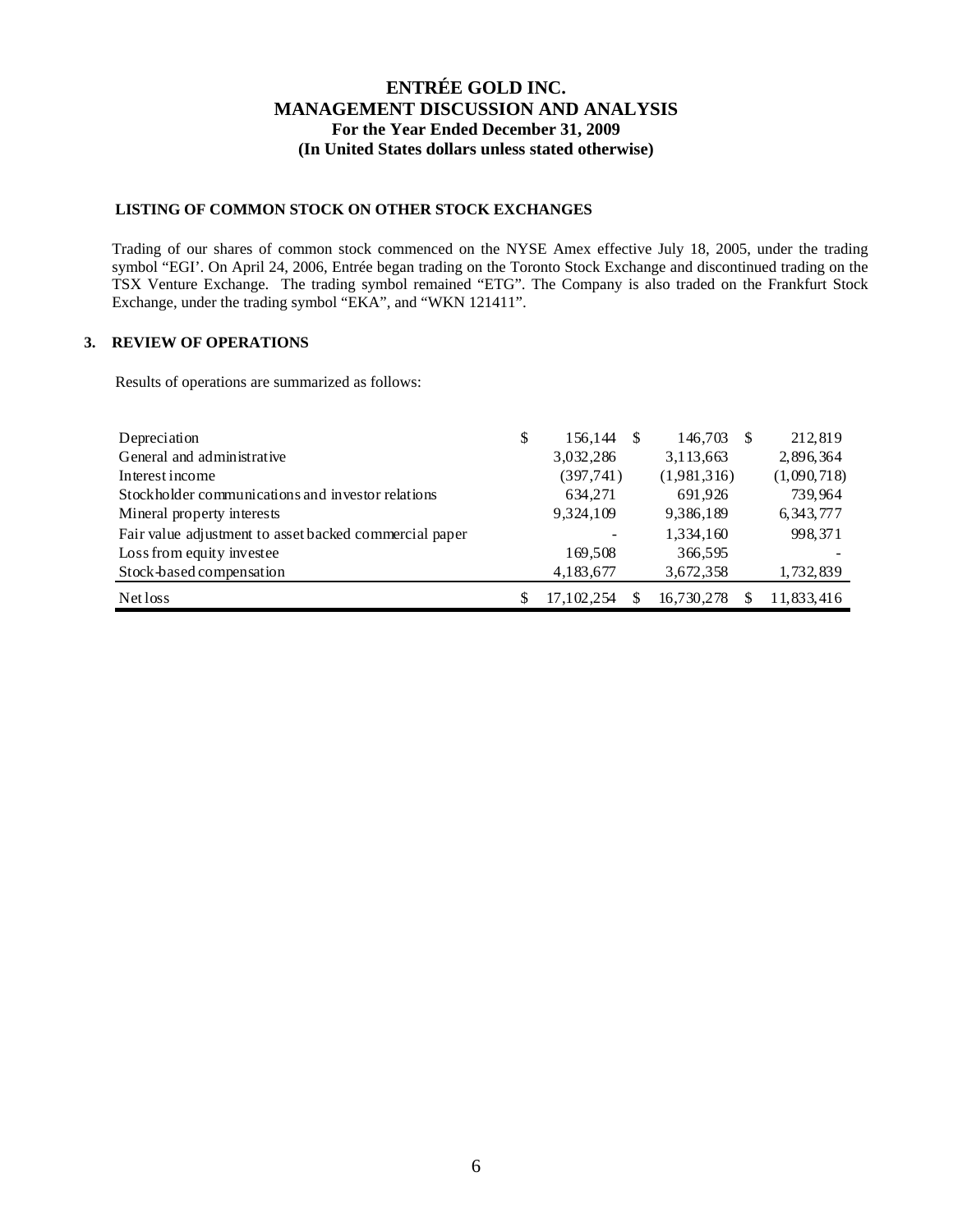Mineral properties expenditures are summarized as follows:

|                               | <b>Year Ended</b><br>December 31,<br>2009 |     | <b>Year Ended</b><br>December 31,<br>2008 |               | <b>Year Ended</b><br>December 31,<br>2007 |
|-------------------------------|-------------------------------------------|-----|-------------------------------------------|---------------|-------------------------------------------|
| Lookout Hill                  | \$<br>5,735,612                           | -S  | 6,547,495                                 | <sup>\$</sup> | 4,222,145                                 |
| Manlai                        | 19,505                                    |     | 40,766                                    |               | 829,215                                   |
| Empirical                     | 418,454                                   |     | 1,358,966                                 |               | 103,961                                   |
| <b>Bisbee</b>                 | 143,988                                   |     | 193,875                                   |               |                                           |
| Lordsburg                     | 1,597,973                                 |     | 1,167,998                                 |               |                                           |
| HBE - Blackjack               | 475,417                                   |     |                                           |               |                                           |
| <b>BCE</b> - Roulette         | 52,361                                    |     |                                           |               |                                           |
| Huaixi                        | 1,156,223                                 |     | 626,325                                   |               |                                           |
| Other                         | 386,430                                   |     | 305,345                                   |               | 1,364,134                                 |
| Total costs                   | 9,985,963                                 |     | 10,240,770                                |               | 6,519,455                                 |
| Less stock-based compensation | (661, 854)                                |     | (854, 581)                                |               | (175, 678)                                |
| Total expenditures, cash      | \$<br>9,324,109                           | \$. | 9,386,189                                 | <sup>\$</sup> | 6,343,777                                 |

## **A) EXPLORATION**

*Cautionary Note to U.S. Investors concerning estimates of Inferred and Indicated Resources.* 

*This section uses the term "Inferred and Indicated Mineral Resources." We advise U.S investors that while this term is recognized and required by Canadian regulations, the U.S. Securities and Exchange Commission does not recognize it. "Inferred and Indicated Resources" have a great amount of uncertainty as to their existence, and great uncertainty as to their economic and legal feasibility. It cannot be assumed that all or any part of the Inferred and Indicated Mineral Resource will ever be upgraded to a higher category. Under Canadian rules, estimates of Inferred and Indicated Mineral Resources may not form the basis of feasibility or pre-feasibility studies, except in rare cases. U.S. investors are cautioned not to assume that part or all of an Inferred and Indicated Mineral Resource exists, or is economically or legally mineable.*

#### *Entree Gold – Ivanhoe Mines Joint Venture*

Ivanhoe Mines commenced an aggressive exploration program on the Project Property in 2004 under the terms of the Earn-In Agreement. This program was designed to determine if the Oyu Tolgoi mineralized system continued onto Entrée's Lookout Hill ground, within the Entrée-Ivanhoe Project Property area. Ivanhoe Mines spent \$35 million to earn an 80% interest in a joint venture with Entrée and since June 2008 the Entrée-Ivanhoe Joint Venture has spent a further \$2.5 million on the Entrée Ivanhoe Joint Venture Property up to December 31, 2009. To date, Ivanhoe Mines has outlined two copper-gold deposits on the Entrée-Ivanhoe Joint Venture Property: the Hugo North Extension, which contains indicated and inferred resource estimates and the Heruga Deposit, which contains an inferred resource estimate.

The discovery of high grade mineralization on joint venture ground to the north (Hugo North Extension) announced in May 2005 attracted the attention of Rio Tinto, which subsequently took part in a private placement in the Company and became the largest shareholder. Rio Tinto is also a large shareholder in Ivanhoe Mines.

The Investment Agreement took full effect on March 31, 2010 after the conditions precedent were satisfied. It is now expected that Ivanhoe Mines will issue an updated mine plan which will expand upon the original plan issued in 2005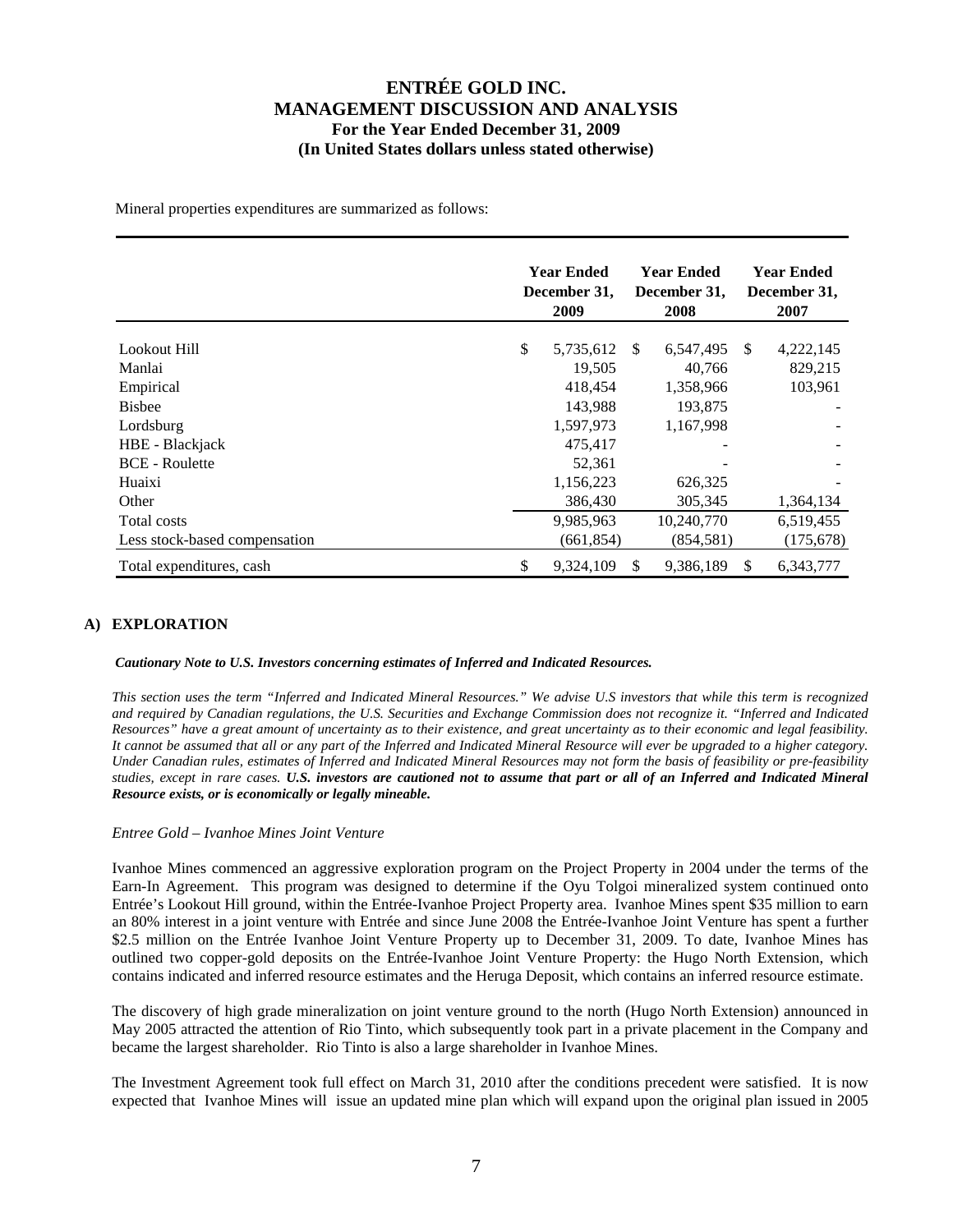and further clarify the next phases of development and eventual mining that is anticipated to begin in 2013. Current reserves and resources associated with the Oyu Tolgoi deposits may support open-pit and underground mining for approximately 60 years and potential exists to expand the available resources, particularly on Lookout Hill which includes the Joint Venture Property.

#### *Hugo North Extension*

In February 2006, Entrée announced that an initial mineral resource estimate prepared by Ivanhoe Mines under the supervision of AMEC Americas Limited ("AMEC") had delineated an initial Inferred Resource for the Hugo North Extension on the Copper Flats area of the Entrée-Ivanhoe Project Property. The resource estimate was the result of a work program that defined a 625-metre extension to the Hugo North Deposit onto Entrée's property and outlined some extremely rich copper-gold mineralization.

This initial Hugo North Extension Inferred Resource, at a 0.6% copper equivalent cut-off, was estimated to be 190 million tonnes at an average grade of 1.57% copper and 0.53 g/t gold for a copper equivalent grade of 1.91%, at a 0.6% copper equivalent cut-off. The Inferred Resource was estimated to contain 6.6 billion pounds of copper and 3.2 million ounces of gold.

In March 2007, the Company announced that an updated mineral resource estimate had been calculated, based on in-fill drilling conducted by Ivanhoe Mines up to November 1, 2006. The updated mineral resource estimate was prepared by AMEC and the corresponding technical report was filed on SEDAR (www.sedar.com). At a 0.6% copper equivalent cutoff, the Hugo North Extension is now estimated to contain an Indicated Resource of 117 million tonnes grading 1.80% copper and 0.61 g/t gold (a copper equivalent grade of 2.19%). This Indicated Resource is estimated to contain 4.6 billion pounds of copper and 2.3 million ounces of gold (Table 1). In addition the Hugo North Extension is estimated to contain an Inferred Resource of 95.5 million tonnes grading 1.15% copper and 0.31 g/t gold (a copper equivalent grade of 1.35%). The contained metal estimated within the Inferred Resource portion of the Hugo North Extension is 2.4 billion pounds of copper and 950,000 ounces of gold. See Table 1 below for details. For further information, see the Company's news release dated March 29, 2007 available on SEDAR.

| Table 1: | Hugo North Extension Indicated and Inferred Mineral Resource on the Entrée/Ivanhoe Shivee Tolgoi Joint |
|----------|--------------------------------------------------------------------------------------------------------|
|          | Venture Property as of February 20, 2007 at various Copper-Equivalent (CuEq) cut-off grades            |

|                  | CuEq    | <b>Tonnage</b> | <b>Copper</b> | Gold  | $CuEq*$       | <b>Contained Metal</b>   |           |               |  |  |
|------------------|---------|----------------|---------------|-------|---------------|--------------------------|-----------|---------------|--|--|
| <b>Class</b>     | Cut-off | (tonnes)       | $\frac{1}{2}$ | (g/t) | $\frac{1}{2}$ | $(900 \text{ lb})$<br>Cu | $Au$ (oz) | CuEq('000 lb) |  |  |
| <b>Indicated</b> | 0.1     | 84,800,000     | 2.22          | 0.80  | 2.73          | 4,150,000                | 2,180,000 | 5,104,000     |  |  |
|                  | 0.6     | 117,000,000    | 1.80          | 0.61  | 2.19          | 4,643,000                | 2,290,000 | 5,649,000     |  |  |
|                  |         |                |               |       |               |                          |           |               |  |  |
| <b>Inferred</b>  | 1.0     | 62,200,000     | .39           | 0.39  | 1.64          | 1,906,000                | 780,000   | 2,249,000     |  |  |
|                  | 0.6     | 95,500,000     | 1.15          | 0.31  | 1.35          | 2.421,000                | 950,000   | 2,842,000     |  |  |

\*Copper equivalent (CuEq) grades have been calculated using assumed metal prices (US\$1.35/lb. for copper and US\$650/oz. for gold); %CuEq = %Cu + [Au(g/t)x(18.98/29.76)]. The equivalence formula was calculated assuming that gold recovery was 91% of copper recovery. The contained gold and copper represent estimated contained metal in the ground and have not been adjusted for the metallurgical recoveries of gold and copper The 0.6% CuEq cut-off is highlighted as the base case resource for underground bulk mining.

In 2006, Ivanhoe Mines completed a program of condemnation drilling on the Entrée-Ivanhoe Joint Venture Property in preparation for infrastructure construction associated with the development of Oyu Tolgoi. On October 25, 2006, the Company announced that a body of low-grade shallow copper and gold mineralization ("Ulaan Khud") was intersected approximately 7 kilometres north of the Hugo North Extension. The area between Ulaan Khud and the Hugo North Extension has received only limited drill testing and remains a high priority exploration target.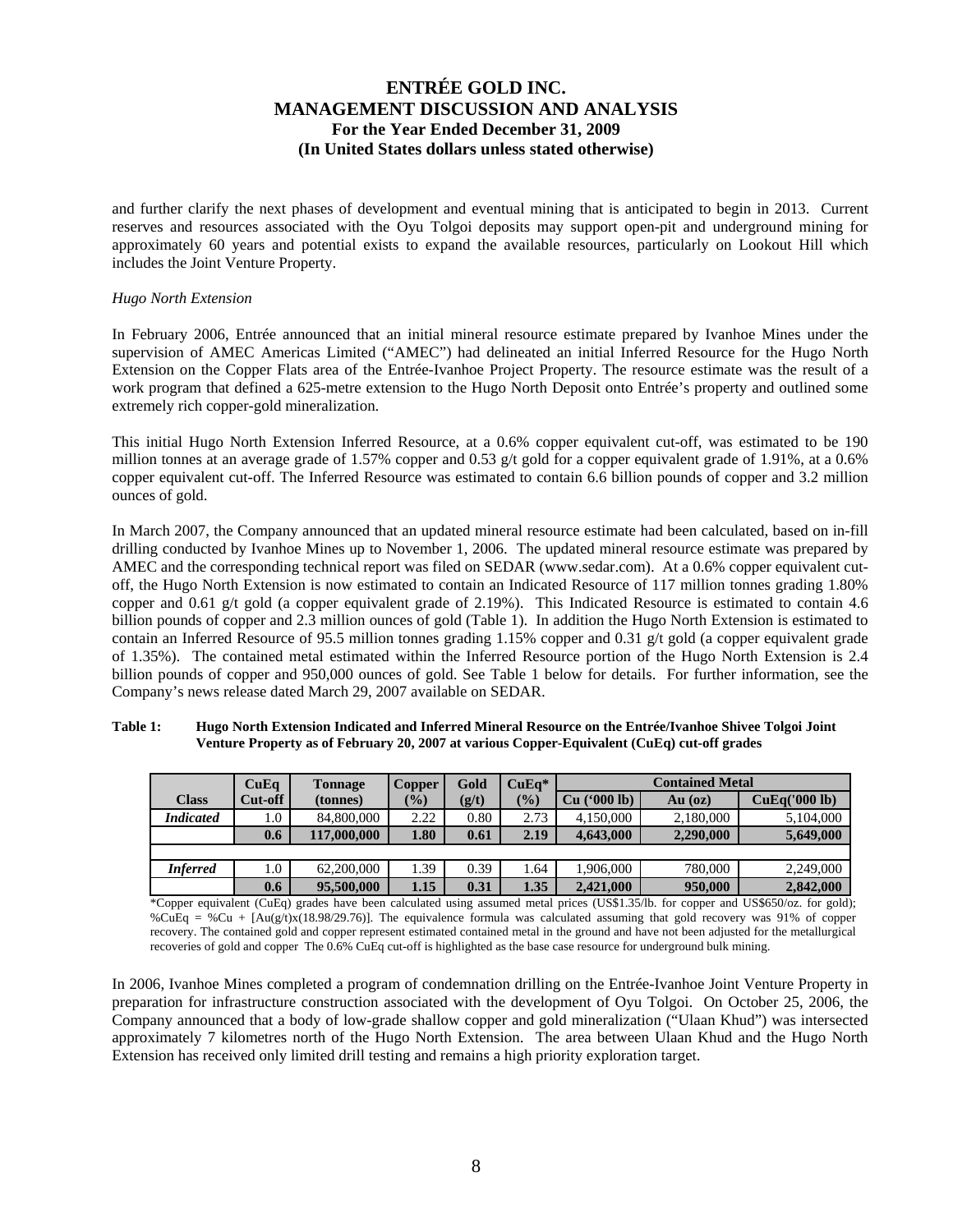### *Heruga Deposit*

The southward extension to the Oyu Tolgoi copper-gold mineralized system onto the Joint Venture Property has now been documented through drill testing by Ivanhoe Mines (see Entrée news releases of October 3 and 9, 2007 and January 16 and February 26, 2008 and the subsequent Inferred Resource estimate on March 12, 2008). The discovery of the Heruga Deposit marks a new style of molybdenum-rich mineralization not previously encountered on the Oyu Tolgoi trend.

Results from drilling at Heruga have identified significant molybdenum-rich copper-gold mineralization. These results demonstrate that the Heruga discovery extends for a strike length of at least 2,200 metres, and remains open to the north, south and east. The Heruga Deposit was discovered by drill-testing an induced polarization ("IP") geophysical anomaly that defined a 3-kilometre long, north-south zone of high chargeability with a width up to 1,000 metres. The anomaly trends north-northeast towards the Southwest Oyu Deposit on Oyu Tolgoi.

On March 12, 2008, Entrée announced an initial mineral resource estimate prepared for the Heruga copper, gold, and molybdenum deposit. Heruga was estimated to contain an Inferred Resource of 760 million tonnes grading 0.48% copper, 0.55 g/t gold and 142 ppm molybdenum for a copper equivalent grade of 0.91%, using a 0.60% copper equivalent cut-off grade. Based on these figures, the Heruga deposit is estimated to contain at least 8 billion pounds of copper and 13.4 million ounces of gold. The drilling was conducted by partner and project operator, Ivanhoe Mines.

Nine additional holes have been drilled on the joint venture property since the resource estimate was prepared. These holes have confirmed the extension of Heruga mineralization northwards and across the Entrée-Ivanhoe Mines property boundary and to the south. Heruga is now estimated to contain an Inferred Resource of 910 million tonnes grading 0.48% copper, 0.49 g/t gold and 141 ppm molybdenum for a copper equivalent grade of 0.87%, using a 0.60% copper equivalent cut-off grade, see Table 2 below. Baed on these figures, Heruga is estimated to contain 9.6 billion pounds of copper and 14 million ounces of gold.

Over 58,000 metres have been drilled to date on Heruga, outlining a coherent block of copper-gold-molybdenum mineralization extending for a strike length of over 2.2 kilometres north-south with the vertical extent varying between 400 to 800 metres and a width of 200 to 300 metres. The southern-most shallowest portion of this mineralized system starts at a vertical depth of approximately 500 metres below surface. Results from these additional holes have been incorporated into an updated resource calculation, as per Table 2 below:

| Cut-off               | <b>Tonnage</b> | Cu            | Au   | Mo  | Cu<br>$Eq*$   | <b>Contained Metal</b> |                  |                   |  |
|-----------------------|----------------|---------------|------|-----|---------------|------------------------|------------------|-------------------|--|
| CuEq<br>$\frac{6}{9}$ | 1000's<br>(t)  | $\frac{6}{9}$ | g/t  | ppm | $\frac{6}{9}$ | Cu<br>('000 lb)        | Αu<br>('000 oz.) | CuEq<br>('000 lb) |  |
| >1.00                 | 190 000        | 0.57          | 0.96 | 155 | 1.26          | 2 370 000              | 6 0 0 0          | 5 260 000         |  |
| >0.60                 | 910 000        | 0.48          | 0.49 | 141 | 0.87          | 9 570 000              | 14 000           | 17 390 000        |  |

| Table 2: | <b>Heruga Inferred Mineral Resource on the Joint Venture Property</b> |
|----------|-----------------------------------------------------------------------|
|----------|-----------------------------------------------------------------------|

\*Copper Equivalent (CuEq) estimated using \$1.35/pound ("lb") copper ("Cu"), \$650/ounce ("oz") gold ("Au") and \$10/lb molybdenum ("Mo"). The equivalence formula was calculated assuming that gold and molybdenum recovery was 91% and 72% of copper recovery respectively. CuEq was calculated using the formula CuEq = %Cu +  $((g/t \text{ Au} * 18.98) + (Mo * 0.01586))/29.76$ . The contained gold, copper and molybdenum in the tables have not been adjusted for recovery. The 0.6% CuEq cut-off is highlighted as the base case resource for underground bulk mining.

Identified deposits now occur over 20 kilometres along the structural trend hosting the Oyu Tolgoi, Hugo North Extension and Heruga deposits. Entrée management's long held belief that significant mineralization could extend onto Entrée's ground beyond the borders of Oyu Tolgoi has now been confirmed both to the north and south.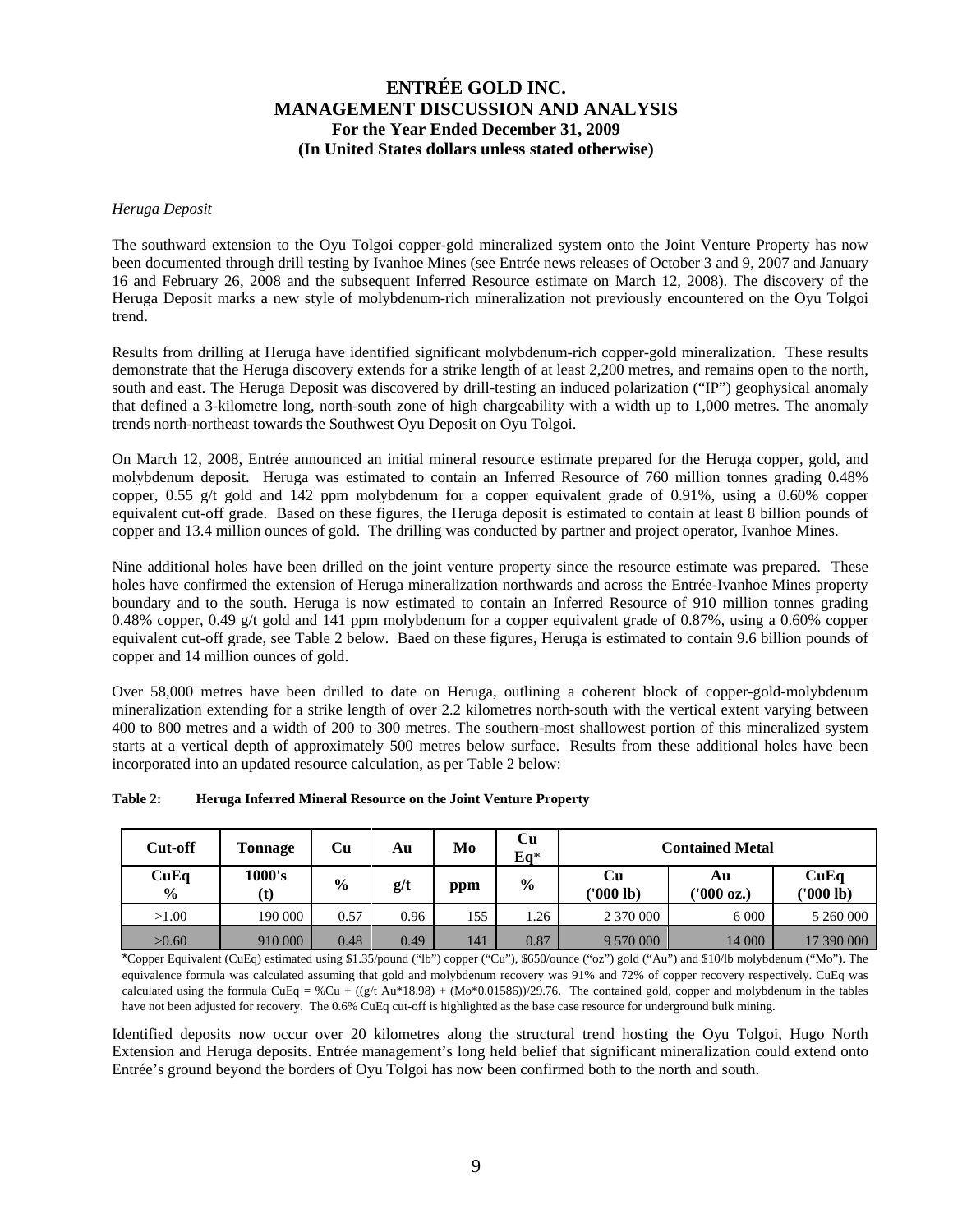Ivanhoe Mines has recently re-surveyed portions of the Hugo North Extension and Heruga deposits, using proprietary, very deep penetrating Zeus induced polarization technology.

### **i. Lookout Hill (100% Entrée)**

Since 2008, three coal targets have been discovered on Entrée's 100% owned Togoot Licence: Nomkhon Bohr, Coking Flats and Khar Suul. These discoveries form part of the rich Permian coal basin of Southern Mongolia which includes Tavaan Tolgoi, located approximately 75 kilometres to the northwest, and reputedly the largest undeveloped high quality coal resource in the world with an estimated 3.5 billion tonnes.

By the end of May 2009, over 15,000 metres of drilling had been completed on Entrée's coal targets. Nomkhon Bohr lies adjacent to the northern boundary of the licence. Coal seams have been traced over a strike length of approximately 1,200 metres by trenching and drilling. The Coking Flats and Khar Suul targets to the southwest and west-southwest respectively of Nomkhon Bohr are at an earlier stage of exploration.

Nomkhon Bohr coal is mostly medium volatile bituminous, high in ash with variable sulphur. Coal-bearing horizons in drill holes can be up to 57 metres in apparent thickness; within these, multiple coal seams are usually present, with drill intercepts from 0.2 metre to 4.5 metres. The coal seams dip moderately to the north. Due to the recessive nature of the coal seams, they often come to surface in shallow valleys where they are concealed by a thin veneer of desert sands. The regional geology has similarities to the large Tavaan Tolgoi coal deposits to the northwest.

The Nomkhon Bohr area has been divided into east and west zones. Up to four near-continuous seams were intersected in the west. These continue to the east where they become thicker. The seams are predictable from hole to hole and section to section with some fault offset of the seams. Coal in the eastern half generally has lower ash content.

The Coking Flats and Khar Suul discoveries are associated with magnetic lows up to 10 kilometres in length. Unlike Nomkhon Bohr, these targets are covered by variable thicknesses of younger rocks. The geometry and potential economic significance are not well understood at this early stage of exploration.

The spring 2009 program focused primarily on infill drilling at Nomkhon Bohr. These results are being used by a Mongolian consulting group to prepare a resource calculation to be registered, in support of an application for conversion of all or part of the exploration licence to a mining licence. The mining licence application has been made and is awaiting registration of the resource to be approved by the Minerals Council.

The western portion of the Shivee Tolgoi licence is 100% owned by Entrée and has been converted to a mining licence. This area remains prospective for copper, gold and molybdenum. Entree has budgeted approximately \$4.0 million for first phase 2010 exploration on Shivee West. The program includes detailed geophysics and approximately 5,000 metres of drilling to test deep geophysical targets and copper, molybdenum, gold soil geochemical targets within a belt of prospective Devonian rocks identified in earlier programs.

For the year ended December 31, 2009, Lookout Hill expenses were \$5,735,612 compared to \$6,547,495 during the year ended December 31, 2008 as set out above. The higher expenses in 2008 resulted from a broader drill program compared to 2009.

### **ii. Manlai**

Limited work was completed on the Manlai project in 2009. The Company has returned the licence to the Mongolian government.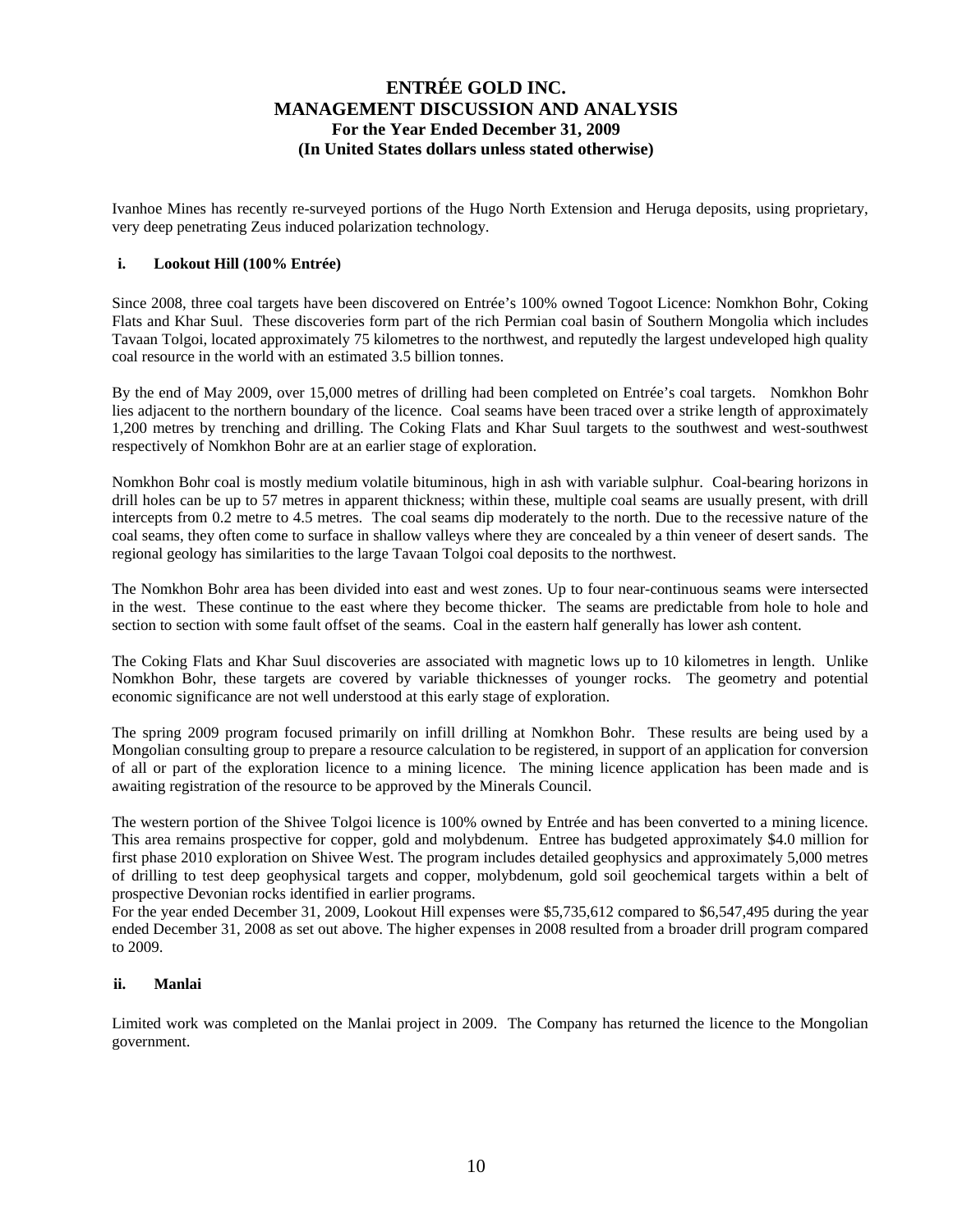### **iii. Empirical Discovery Agreement 2007**

In July 2007, the Company entered into an agreement with Empirical Discovery LLC to explore for and develop porphyry copper targets in southeastern Arizona and adjoining southwestern New Mexico. Under the terms of the agreement, Entrée has the option to acquire an 80% interest in any of the properties by incurring exploration expenditures totaling a minimum of \$1.9 million and issuing 300,000 shares within 5 years of the anniversary of Toronto Stock Exchange ("TSX") acceptance of the agreement (August 9, 2007). If Entrée exercises its option, Empirical may elect within 90 days to retain a 20% participating interest or convert to a 2% Net Smelter Returns ("NSR") royalty, half of which may be purchased for \$2 million.

Entrée has exploration rights to approximately 24,600 acres (9,995 ha) southeast of Safford, Arizona and extending into southwest New Mexico. Geophysical (IP and AMT), geochemical and geological surveys have been completed on the Gold Hill and Duncan porphyry copper targets in Arizona and New Mexico.

Limited drilling of the Duncan geophysical target in May 2009 suggested the anomaly was caused by conductive sediments rather than porphyry-style mineralization, and therefore the project has been terminated. Two drill holes totaling 1,044 m (3,424 ft) of reverse circulation and diamond drilling were completed in October 2009 on the Gold Hill property. No porphyry style mineralization or alteration were encountered. The project is in the process of being terminated.

The 2007 Empirical agreement was amended in August, 2009 to include the 1,435 ha (3,545 acre) Oak Grove property, located approximately 45 km northeast of Lordsburg, New Mexico. Work on the Oak Grove property is in the preliminary stages with no results currently available for release.

For the year ended December 31, 2009, Empirical expenses were \$418,454 compared to \$1,358,966 during the year ended December 31, 2008 as set out above. Little work was completed in the first nine months of 2009 due to permitting and logistical delays.

## **iv. Empirical Discovery Agreement 2008 (Bisbee)**

In January 2008, the Company entered into a second agreement with Empirical Discovery LLC to explore for and test porphyry copper targets in a specified area north of Bisbee, Arizona. Bisbee is located within a copper district that produced over 8 billion pounds of copper and 3 million ounces of gold in the last century. The Company intends to use the proprietary geophysical interpretation techniques developed by the principals of Empirical to locate possible buried porphyry copper targets. The recently-acquired property covers over 10,800 acres (4,370 ha). Under the terms of the agreement, Entrée has the option to acquire an 80% interest in any of the properties by incurring exploration expenditures totaling a minimum of \$1.9 million and issuing 150,000 shares within 5 years of the anniversary of TSX acceptance of the agreement (February 13, 2008). If Entrée exercises its option, Empirical may elect within 90 days to retain a 20% participating interest or convert to a 2% NSR royalty, half of which may be purchased for \$2 million.

Land acquisition and reconnaissance exploration were conducted during the first half of 2008. In February 2009, an approximately 9 line-km test AMT survey budgeted at \$43,000 was completed over the target areas. The survey resulted in better definition of the target areas. Approximately \$0.61 million has been approved for detailed geophysics and drill testing of buried porphyry copper targets.

For the year ended December 31, 2009, Bisbee expenses were \$143,988 compared to \$193,875 during the year ended December 31, 2008 as set out above. The higher expenses in 2008 resulted from acquisition costs and reconnaissance exploration.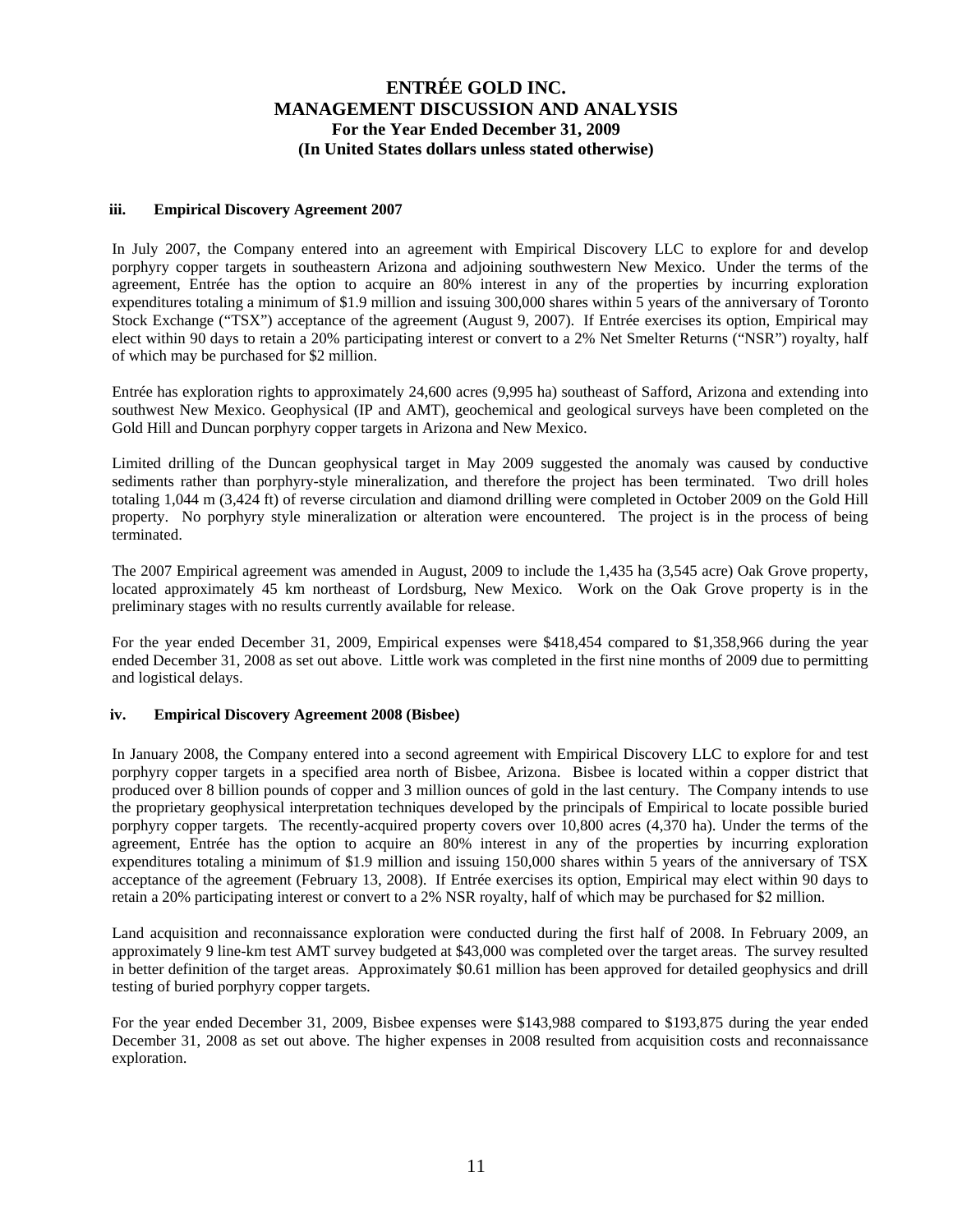### **v. Lordsburg**

The Lordsburg claims cover 2,013 ha (4,793 acres) adjacent to the historic Lordsburg copper-gold-silver district, New Mexico, USA. The claims were originally acquired under the 2007 Empirical Discovery agreement.

Copper-gold mineralization at Lordsburg is associated with potassic alteration and sulphide-quartz veining in feldspar porphyry intrusives cutting andesitic volcanic rocks. Mineralization appears best developed in the contact zone between the porphyry and volcanics, where it is hosted in part by an intrusive breccia.

Entrée completed geophysical (IP and AMT), geological and geochemical surveys over the Lordsburg target in the first half of 2008 to test for buried porphyry-style mineralisation. Based on results from these surveys, four widely spaced diamond drill holes totalling 2,563 metres (8,405 feet) were completed to test the principal targets. Hole EGL-08-002 intersected 310 metres of 0.14% copper and 0.08 g/t gold with intervals of higher grade mineralisation up to 0.33% copper and 0.26 g/t gold. Complete results for EG-L-08-002 are listed in a news release dated 15 January 2009. No significant assays were returned for holes EG-L-001, EG-L-003 and EG-L-004.

Six additional drill holes were completed in 2009 and continued to successfully expand the mineralised zone. Significant copper and gold intervals were intersected in four of the six drill holes. One hole in particular, EG–L-09-012, returned potentially economic grades of 0.25% copper and 0.15 g/t gold (0.35% copper equivalent) over 94 metres. Furthermore, this same interval hosts a higher grade zone of 60 metres averaging 0.31% copper and 0.21 g/t gold (0.44% copper equivalent).

The Lordsburg project lies in an area of known copper porphyry deposits, several of which are past or current producers. Freeport-MacMoRan's Safford, Tyrone and Morenci open-pit copper deposits are producing through SX/EW extraction methods from ore averaging 0.35%, 0.29% and 0.28% copper respectively.

Entrée is currently applying for additional drill permits for the 2010 field season. Any additional drilling will be directed towards expanding the existing drill defined copper and gold zone.

For the year ended December 31, 2009, Lordsburg expenses were \$1,597,973 compared to \$1,167,998 during the year ended December 31, 2008 as set out above. The Company began exploration of this location in late 2008; therefore there were limited costs in the first three quarters of 2008.

#### **vi. Yerington Properties (Blackjack and Roulette)**

Work on the Yerington Properties, Blackjack and Roulette, is still in preliminary stages. An extensive soil geochemical and geological program has recently been completed over much of the Blackjack copper-molybdenum property, which was recently optioned from HoneyBadger. A \$1.1 million geophysics (Induced Polarization - "IP") and drilling program has been approved for the Blackjack property. On the Roulette property, a \$0.61 million budget has been approved for drill testing of geological, soil geochemical and geophysical (magnetic) anomalies. Up to four drill holes totalling approximately 2,700 m are proposed.

For the year ended December 31, 2009, Blackjack expenses were \$475,417 compared to Nil during the year ended December 31, 2008 as set out above.

Limited work has been completed to date on the Roulette property. For the year ended December 31, 2009, Roulette expenses were \$52,361 compared to Nil during the year ended December 31, 2008 as set out above.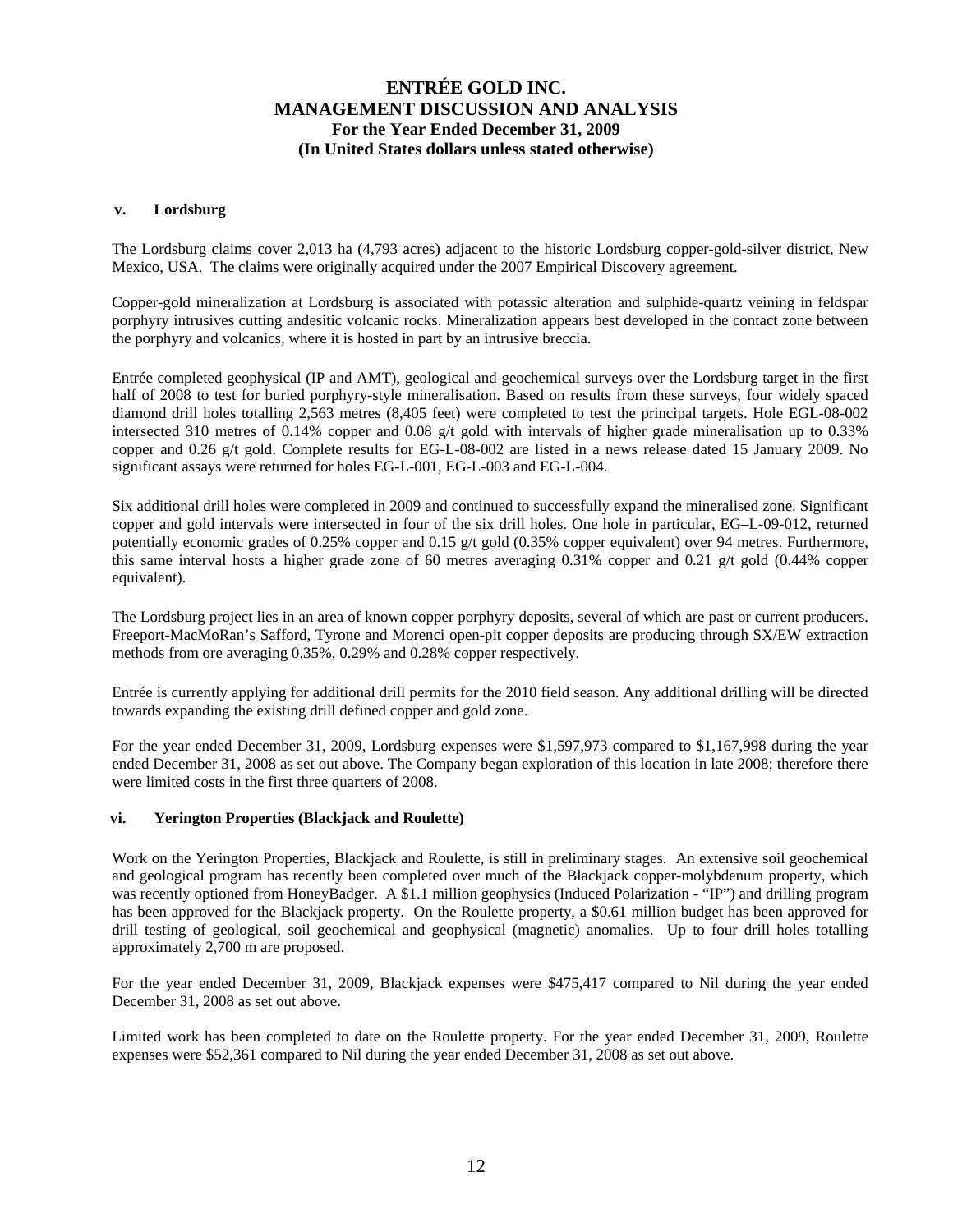### **vii. Crystal Property**

A short prospecting and sampling program was completed in October 2009 however, work was restricted due to very limited outcrop.

### **viii. Huaixi**

In November, 2007, Entrée entered into an agreement with the Zhejiang No. 11 Geological Brigade to explore for copper within three contiguous exploration licences, totaling approximately 61 square kilometres in Pingyang County, Zhejiang Province, People's Republic of China.

Entrée has agreed to spend \$3 million to fund exploration activities on the licences (collectively known as "Huaixi" - see maps at www.entreegold.com) over a four year period. After Entrée has expended \$3 million, the Company will hold a 78% interest and Zhejiang No. 11 Geological Brigade will hold a 22% interest in the project. The first year commitment under the agreement has been completed.

The licences cover a large area of advanced argillic alteration with peripheral, small scale, past-producing copper and pyrite mines. As the area has not been extensively drill-tested to depth or explored using deep-penetrating geophysical techniques, it is believed to offer excellent potential for the occurrence of buried copper-gold deposits. The geology of the Huaixi area is similar to that of high-level alteration systems associated with a number of porphyry copper deposits elsewhere in the world.

Entrée's exploration to date has been successful in outlining a 7-kilometre long northwest-trending structural corridor with a strong, multi-element porphyry signature. This was done primarily through soil and stream sediment sampling in 2008. This trend was tested with magnetic (95 line-km) and IP (32 line-km) geophysical surveys during May and June 2009. A drilling program commenced in late October 2009, to test targets outlined by the above surveys, and was still in progress on December 31, 2009. Results received by year end for the first three drill holes included 3,190 ppm Cu over 1.0 metre and 4,020 ppm Cu over 1.0 metre

For year ended December 31, 2009, Huaixi expenses were \$1,156,223 compared to \$626,325 during the year ended December 31, 2008 as set out above.

## **B) GENERAL AND ADMINISTRATIVE**

For the year ended December 31, 2009, general and administrative expense before stock-based compensation was \$3,032,286 compared to \$3,113,663 during the year ended December 31, 2008 as set out above. The decrease in 2009 was due to reduced audit fees compared to 2008.

## **C) STOCK-BASED COMPENSATION**

For the year ended December 31, 2009, stock-based compensation expense was \$4,183,677 compared to \$3,672,358 during the year ended December 31, 2008 as set out above. During the year ended December 31, 2009, 3,622,500 options were granted with a fair value of \$4,109,921 compared to 2,957,000 options that were granted with a fair value of \$3,536,355 during the year ended December 31, 2008.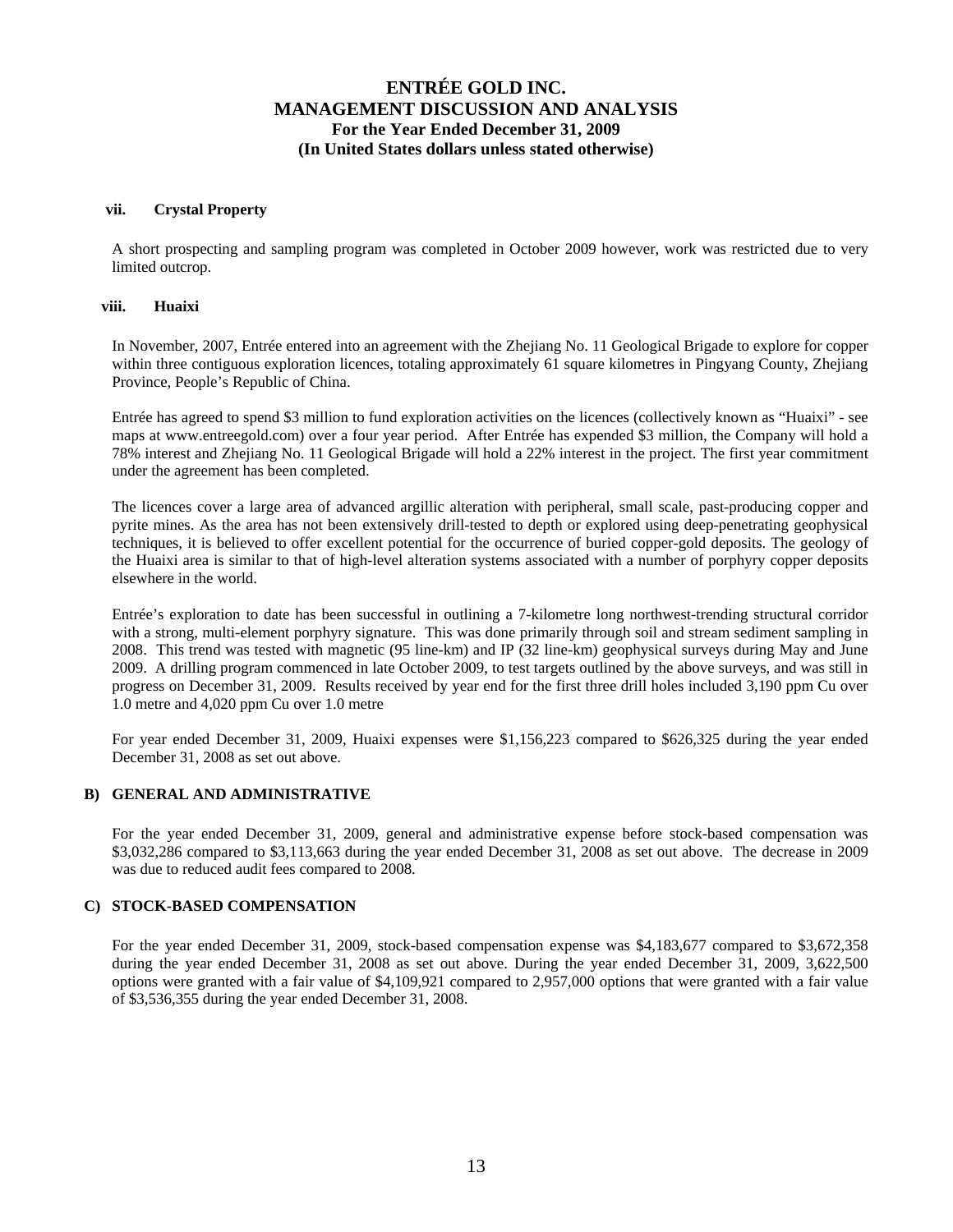## **D) STOCKHOLDER COMMUNICATIONS AND INVESTOR RELATIONS**

For the year ended December 31, 2009, stockholder communications and investor relations expense before stock-based compensation was \$634,271 compared to \$691,926 during the year ended December 31, 2008 as set out above. This decrease was due to a reduction in advertising and conference expenses.

### **E) INTEREST INCOME**

For the year ended December 31, 2009, interest income was \$397,741 compared to \$1,981,316 during the year ended December 31, 2008 as set out above. The Company earns income on its cash and cash equivalents. The decreases were due to lesser principal amounts invested due to cash expenditures throughout the year and lower interest rates due to market conditions.

### **F) VALUATION OF INVESTMENT**

#### *Asset Backed Commercial Paper*

The Company owns Asset Backed Notes ('AB Notes') with a face value of C\$4,013,365. These Notes were issued in replacement of Third Party Asset Backed Commercial Paper ('ABCP') formerly held by the Company. When this ABCP matured but was not redeemed in 2007, it became the subject of a restructuring process overseen by the Pan Canadian Investor Committee. The restructuring was concluded on January 21, 2009 when the ABCP was replaced with long term asset backed securities - the AB Notes. The Company has designated the AB Notes as "available for sale" and the notes are recorded at fair value.

Using publicly available information received from the Pan Canadian Investor Committee as well as Ernst & Young, the court appointed monitor of the restructuring, and Blackrock, the asset administrator, the Company has been able to determine the key characteristics of each class of AB Notes it received: par value; credit rating; interest rate and projected interest payments; and maturity date. It then engaged an ABCP expert to help it estimate the return that a prospective investor would require for each class of AB Notes (Required Yield). Lastly, it calculated the net present value of the cash flows for each class of AB Notes using the Required Yield as the discount factor.

There has been a continued improvement in general corporate credit market conditions over this time period. This decrease in credit risk impacts the intrinsic value of the AB Notes due to a general lowering of default risk – albeit a decline from historically high levels – and a decrease in the likelihood that credit risk limits built into the AB Notes will be exceeded (specifically, the spread-based margin triggers). Accordingly, the required yield on the AB Notes has been reduced to reflect easing in the credit markets.

It is anticipated that the MAV2 Pooled Notes – and specifically Classes A-1 and A-2 – will continue to miss interest payments as long as the prevailing interest rates remain at the currently very low levels. Given statements of the Bank of Canada and given that there was sufficient cash inflows to the MAV for the payment period ending October 7 to enable full payment of amounts accrued and owing, the Company projects that both the A-1 and A-2 Notes will miss payments for the next 3 quarters. Previously, it was anticipated that these Notes would miss more payments; this change in assumption causes an increase the valuation of the A-1 and A-2 Notes.

Another factor is the simple passage of time. As with all debt instruments, the value of these AB Notes will approach par as the date of maturity approaches and assuming that they do not default. The reduction in the time-to-maturity is a factor that increases the fair market value of the AB Notes over time.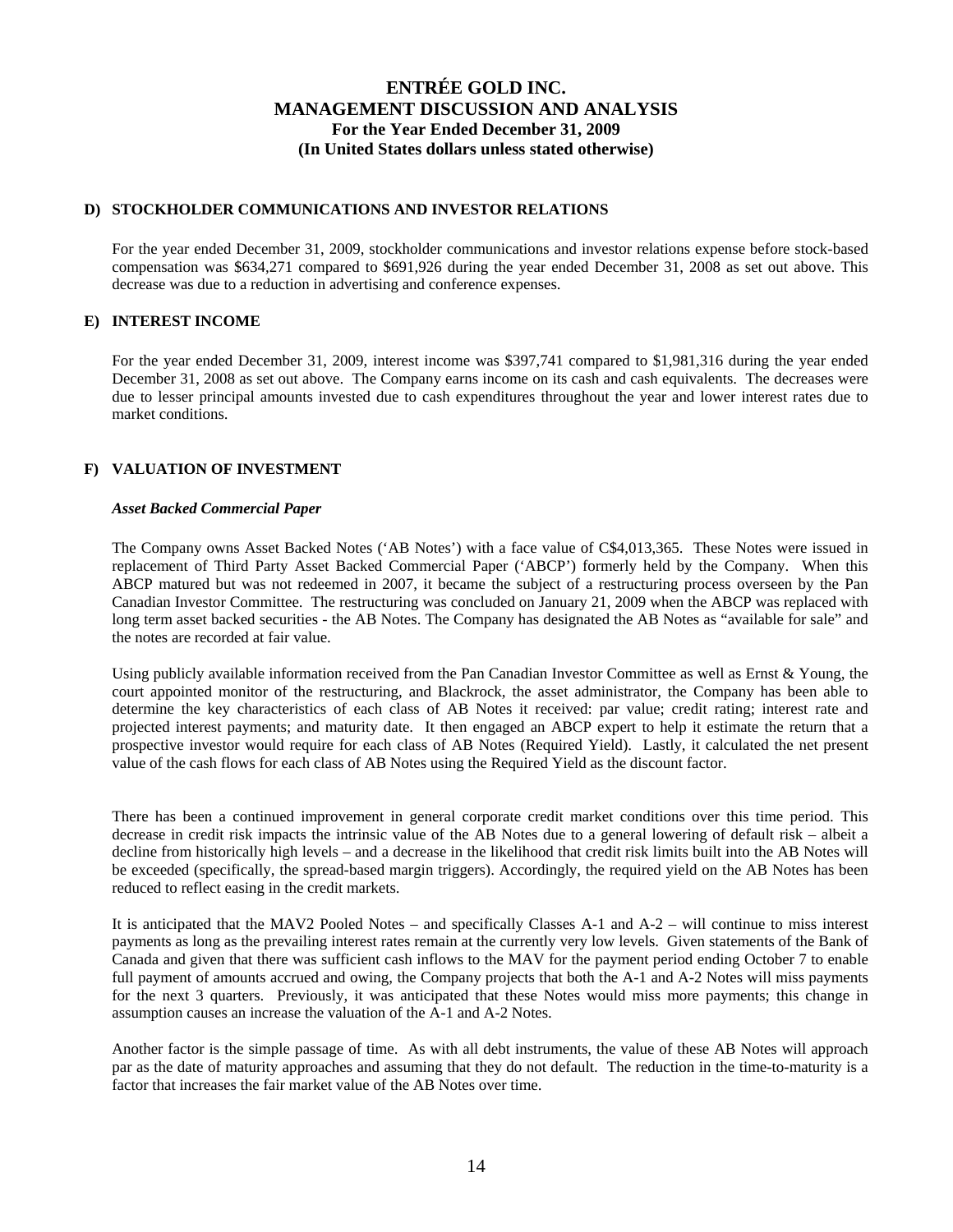There were offsetting negative factors that influenced the valuation of the AB Notes for the year ended December 31, 2009. On August 11, 2009, Dominion Bond Rating Service ('DBRS') downgraded the MAV2 A-2 Pooled Notes to BBB (low) with a negative outlook. In order to take this new downgrade into account, the required yield for the MAV2 A-2, B, and C Notes was increased in determining the fair market valuation of the Notes held by the Company for the period end September 30th, 2009. During the fourth quarter, a factor was the increased risk of default of the MAV2 Class C Notes due to idiosyncratic defaults among the assets within the MAV2 Pool. While the improvement in credit market conditions has generally strengthened the risk profile of the Pooled assets, a small number of those assets weakened during Q4 due to concentrated risk exposure to underperforming sectors of the US economy. If these assets default, it is likely that losses within the Pool will exceed the value of the C Notes rendering them valueless and somewhat impair the redemption value of the B Notes. The subordination 'cushion' against losses for the more-senior Notes would also be reduced. Thus, the Company has increased the discount rate for the MAV2 C, B and A-2 Notes, which reduced prices of these Notes from levels they otherwise would have been

The net impact of these positive and negative factors was an increase in fair market value in the period. As a result of this analysis, the Company has estimated the fair market value of its AB Notes investment to be C\$2,267,560 as at December 31, 2009. Accordingly, the Company has recorded an unrealized gain of \$563,481 in other comprehensive income. For fiscal 2008, the Company recorded a fair value impairment charge of \$1,334,160.

The table below summarizes the Company's valuation.

| Restructuring categories<br><b>MAV 2 Notes</b> | C\$ thousands<br>Face value | <b>C\$</b> Fair<br>value<br>estimate* | Expected<br>maturity date |
|------------------------------------------------|-----------------------------|---------------------------------------|---------------------------|
| A1 (rated A)                                   | 1,966,529                   | 1,388,866                             | 12/20/2016                |
| A2 (rated BBB)                                 | 1,630,461                   | 826,653                               | 12/20/2016                |
| B                                              | 295,974                     | 50,836                                | 12/20/2016                |
| C                                              | 120.401                     | 1,205                                 | 12/20/2016                |
| <b>Total original investment</b>               | 4,013,365                   | 2,267,560                             |                           |
|                                                |                             |                                       |                           |

\* - the range of fair values estimated by the Company varied between C\$2.0 million and C\$2.5 million - the total United States dollars fair value of the investment at December 31, 2009 is \$2,166,597

While we believe that we have utilized an appropriate methodology to estimate fair value, given the current state and ongoing volatility of global credit markets there can be no assurance that management's estimate of potential recovery as at December 31, 2009 is accurate. Subsequent adjustments, either materially higher or lower, may be required in future reporting periods. Management will continue to seek all avenues to recover the maximum value from the original investments and interest due.

The secondary market for the AB Notes is developing. However, it is not yet an 'active market' given the limited number of bidders, the small number of disclosed transactions, and the persistence of prices well below the intrinsic value of the AB Notes. It is uncertain if or when a fully-liquid secondary market for the AB Notes will develop.

#### *Equity Method Investment*

The Company has a 20% equity investment in a joint venture with Ivanhoe Mines. At December 31, 2009, the Company's investment in the joint venture is \$94,154. The Company's share of the loss of the joint venture is \$169,508 for the year ended December 31, 2009 (December 31, 2008 - \$366,595).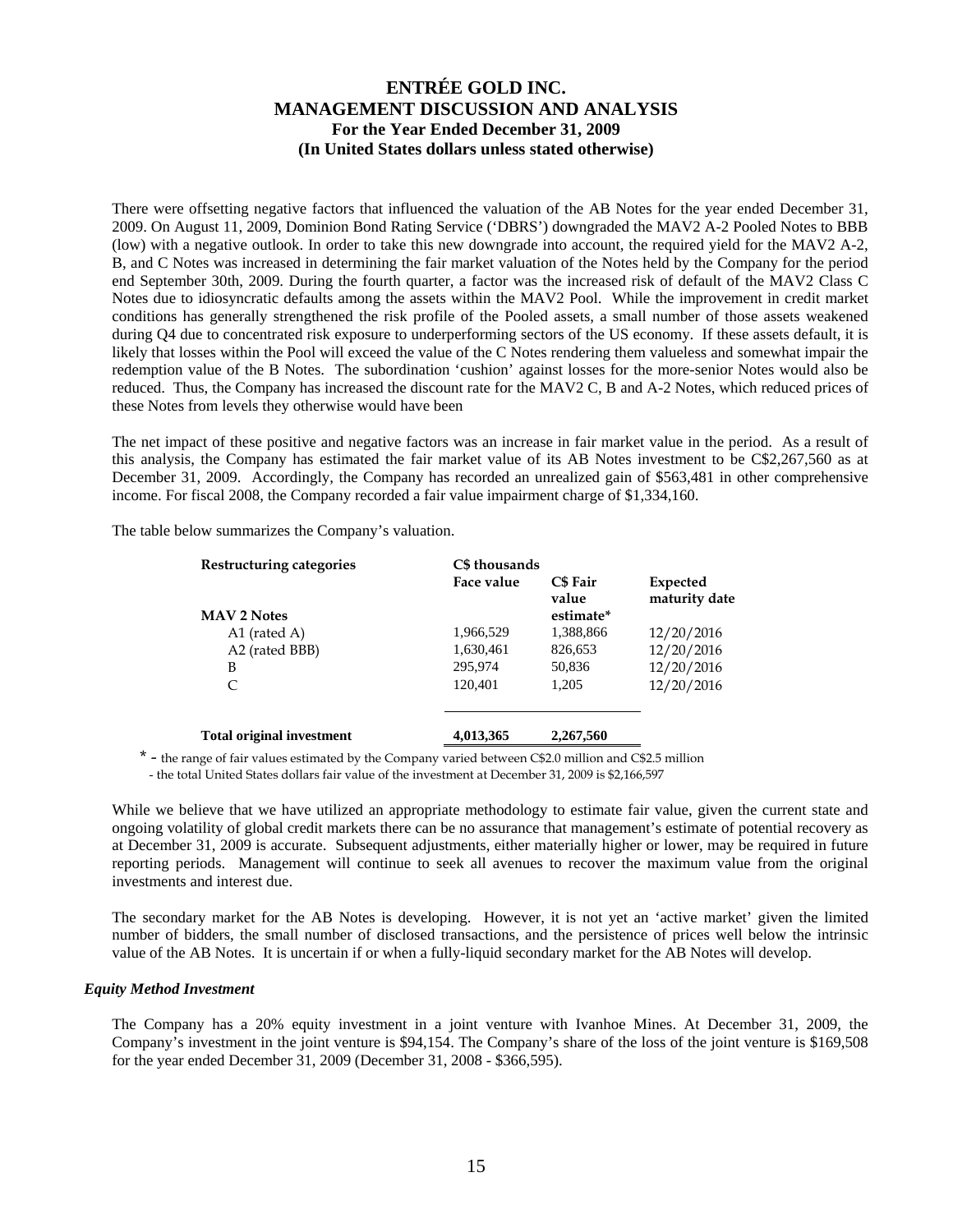### **G) OUTLOOK**

In Mongolia, the 2009 program has focused primarily on infill drilling at Nomkhon Bohr and was budgeted for just over \$3 million. The expiry date of the Togoot exploration licence was March 30, 2010. A resource calculation by a Mongolian consulting group has been submitted for registration with the Minerals Resource Council (which reports to MRAM) in support of an application for conversion of all or part of the Togoot exploration licence to a mining licence. Entree submitted the mining licence application to MRAM prior to the licence expiry date, as required by law. The Minerals Resource Council has yet to set a meeting date to review and approve the resource estimate. This meeting must occur before the mining licence application process can be completed and a mining licence can be granted.

Shivee Tolgoi and Javhlant exploration licences were converted to mining licences in October, 2009, triggering an immediate licence fee payment of \$1.1 million, part of which will be recovered from the joint venture with Ivanhoe Mines. Additional exploration on the western portion of Shivee Tolgoi is contemplated, with a budget of \$4 million planned for the 2010 field program.

Successful negotiation of the Investment Agreement has brought stability to the Oyu Tolgoi project. Once an updated mine plan has been released by Ivanhoe Mines and its strategic partner, Rio Tinto, the Company will have a clearer image of the future exploration, development and production possibilities for the Hugo North Extension and Heruga deposits. Until this information is made public, however, the Company is limited in its ability to determine the future direction of the joint venture.

In July and August 2009, the Company completed six additional drill holes totaling 2,316 metres (7,598 ft) on the Lordsburg copper-gold porphyry project in New Mexico. Significant copper and gold results were intersected in four of the six holes. Of particular note, a near surface intersection in hole EG-L-09-012 returned potentially economic grades of 0.25% copper and 0.15 g/t gold over 94 metres, including 60 metres averaging 0.31% Cu and 0.21 g/t Au. Additional surface sampling, completed in August 2009, delineated areas of stronger copper mineralization that have not yet been tested for drilling. No work is currently planned at Lordsburg or at Oak Grove for the first half of 2010. Entrée has applied for additional drill permits at Lordsburg which could allow for a drill program later in 2010.

Drill testing of various targets on the Huaixi project commenced in late October 2009 and remained in progress on December 31, 2009. Exploration to date has been successful in outlining a 7-kilometre long northwest-trending structural corridor with a strong, multi-element porphyry signature. The trend was further defined with magnetic (95 line-kilometres) and IP (32 line-kilometres) geophysical surveys in spring 2009. . A decision on further exploration is pending, subject to data valuation and compilation.

The Blackjack and Roulette projects in Nevada are both early stage exploration prospects. A \$1.1 million geophysics (Induced Polarization - "IP") and drilling program has been approved for the Blackjack property. The planned drilling consists of 7 holes totalling approximately 2,800 m that will mainly test soil geochemical and IP targets extending west from PacMag's Blue Hills target area onto the Blackjack property. The Blue Hills copper oxide prospect straddles the PacMag and HoneyBadger property boundary immediately to the northwest of Ann Mason. Exploration is expected to commence in the second quarter 2010. On the Roulette property, a \$0.61 million budget has been approved for drill testing of geological, soil geochemical and geophysical (magnetic) anomalies. Up to four drill holes totalling approximately 2,700 m are proposed.

For the Crystal project in British Columbia, field crews have completed a preliminary prospecting and geochemical program. A \$0.39 million geophysical, geochemical and drilling program has been approved for the Crystal coppermolybdenum project in central British Columbia.

The Company is actively engaged in looking for properties to acquire and manage, which are complementary to its existing projects, particularly large tonnage base and precious metal targets in eastern Asia and the Americas. Recent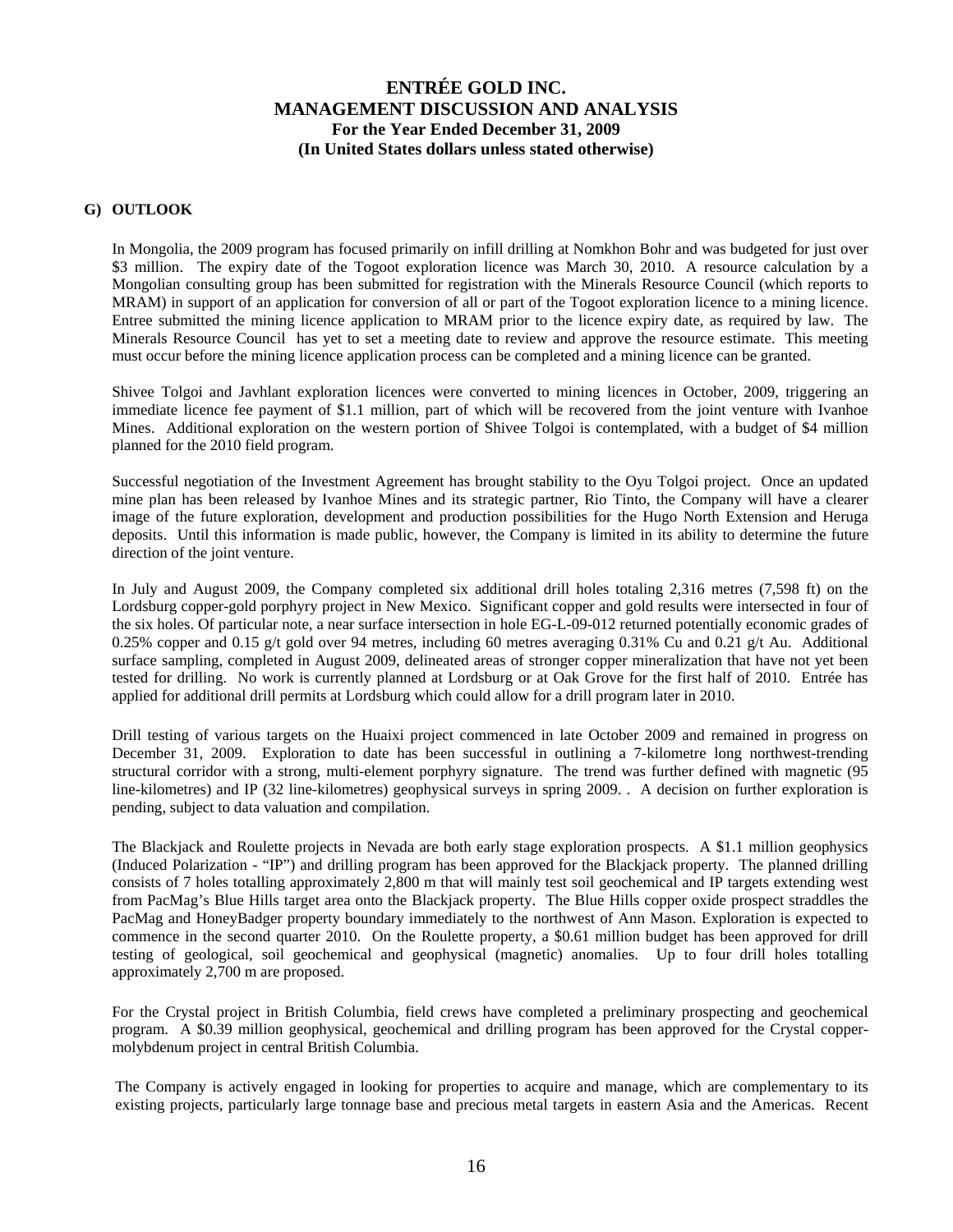efforts have resulted in agreements with HoneyBadger, Bronco Creek and Taiga Consultants on projects in Nevada and British Columbia.

The commodities the Company is most likely to pursue include copper, gold and molybdenum, which are often associated with large tonnage, porphyry related environments. The Company has entered into agreements to acquire these types of targets over the past several months in the southwestern U.S, China and more recently in Canada. Other jurisdictions may be considered, depending on the merits of the potential asset. Smaller, higher grade systems will be considered by the Company if they demonstrate potential for near-term production and cash-flow. If the Company is able to identify smaller, higher grade bodies that may be indicative of concealed larger tonnage mineralized systems, it may negotiate and enter into agreements to acquire them.

The Company feels confident that it has sufficient funds available for ongoing operations and possible future acquisitions.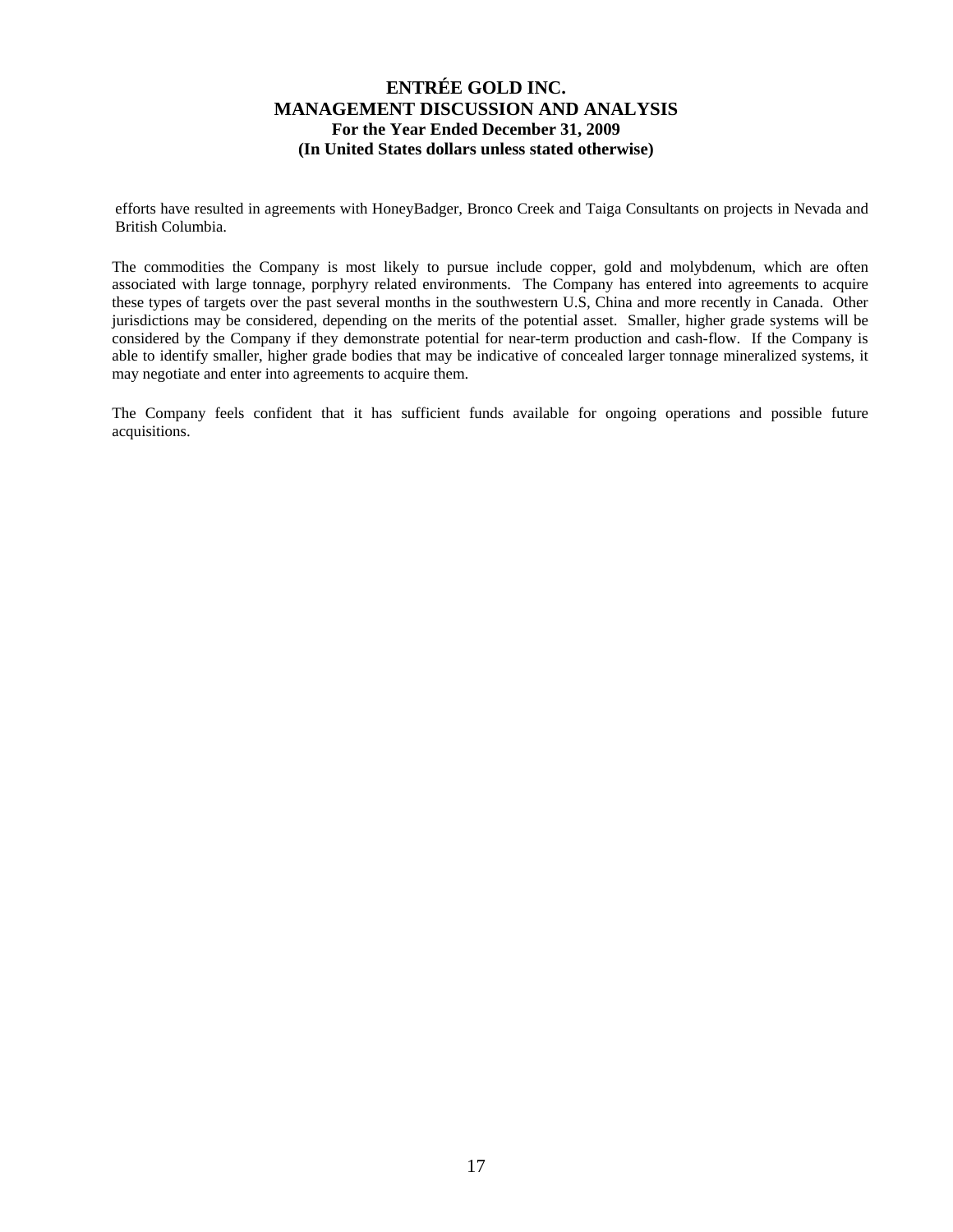## **4. SELECTED QUARTERLY DATA**

|                                                                      | <b>Ended</b><br>December 31,<br>2009 |     | Three Months Three Months Three Months Three Months<br><b>Ended</b><br>September 30,<br>2009 |              | Ended<br><b>June 30,</b><br>2009   |               | <b>Ended</b><br>March 31,<br>2009 |
|----------------------------------------------------------------------|--------------------------------------|-----|----------------------------------------------------------------------------------------------|--------------|------------------------------------|---------------|-----------------------------------|
| Exploration<br>General and administrative                            | \$<br>2,406,856<br>3,591,718         | \$. | 2,722,656<br>888,319                                                                         | \$.          | 2,840,854<br>942,685               | \$.           | 2,015,597<br>1,921,802            |
| Loss from operations<br>Interest income<br>Loss from equity investee | (5,998,574)<br>62,758<br>(103,960)   |     | (3,610,975)<br>33,142<br>(43,094)                                                            |              | (3,783,539)<br>80,161<br>(22, 454) |               | (3,937,399)<br>221,680            |
| Fair value adjustment to asset<br>backed commercial paper            |                                      |     |                                                                                              |              |                                    |               |                                   |
| Net loss                                                             | \$<br>(6,039,776)                    | \$  | (3,620,927)                                                                                  | $\mathbb{S}$ | (3,725,832)                        | <sup>\$</sup> | (3,715,719)                       |
| Loss per share, basic and diluted                                    | \$<br>(0.06)                         |     | (0.04)                                                                                       | S            | (0.04)                             | S             | (0.04)                            |

|                                           |    | Ended<br>December 31,<br>2008 |     | Three Months Three Months Three Months Three Months<br><b>Ended</b><br>September 30,<br>2008 |               | Ended<br><b>June 30,</b><br>2008 |     | Ended<br>March 31,<br>2008 |
|-------------------------------------------|----|-------------------------------|-----|----------------------------------------------------------------------------------------------|---------------|----------------------------------|-----|----------------------------|
|                                           |    |                               |     |                                                                                              | \$.           |                                  | \$. |                            |
| Exploration<br>General and administrative | \$ | 4,236,000<br>742,828          | \$. | 2,889,592<br>2,350,113                                                                       |               | 2,112,848<br>2,514,253           |     | 1,002,330<br>1,162,875     |
| Loss from operations                      |    | (4,978,828)                   |     | (5,239,705)                                                                                  |               | (4,627,101)                      |     | (2,165,205)                |
| Interest income                           |    | 324,686                       |     | 443.438                                                                                      |               | 537,010                          |     | 676.182                    |
| Loss from equity investee                 |    | (40,606)                      |     | (325,989)                                                                                    |               |                                  |     |                            |
| Fair value adjustment to asset            |    |                               |     |                                                                                              |               |                                  |     |                            |
| backed commercial paper                   |    |                               |     | (844, 537)                                                                                   |               |                                  |     | (489, 623)                 |
| Net loss                                  | S  | (4,694,748)                   | \$. | (5,966,793)                                                                                  | <sup>\$</sup> | (4,090,091)                      | S   | (1,978,646)                |
| Loss per share, basic and diluted         | \$ | (0.05)                        |     | (0.06)                                                                                       | S.            | (0.04)                           | S   | (0.03)                     |

The 2009 field exploration season commenced in March resulting in higher exploration costs in the first quarter of 2009 compared to the same period of 2008. Exploration costs in the second quarter of 2009 were higher than 2008 due to the increased activity in the USA and China. Exploration costs in the fourth quarter of 2009 decreased compared to the same quarter in 2008 due to a reduced drill program at Lookout Hill. Interest income in 2009 and has decreased compared to 2008 due to a decrease in interest rates and a reduction in capital invested. General and administrative costs fluctuate throughout the year, primarily due to stock-based compensation expenses.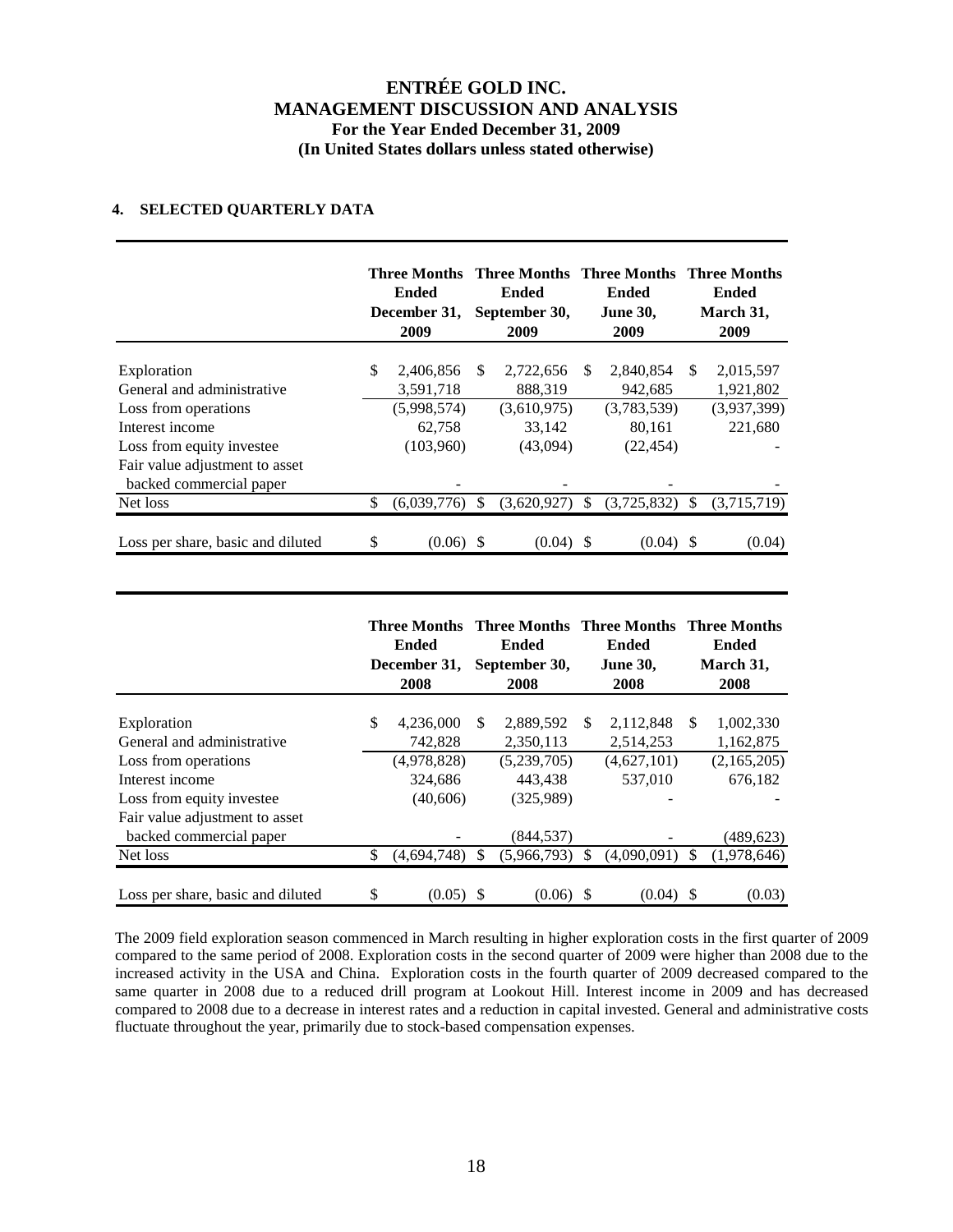## **5. LIQUIDITY**

To date the Company has not generated significant revenues from its operations and is considered to be in the exploration stage. Working capital on hand at December 31, 2009 was \$40,874,503 and is more than sufficient to finance budgeted exploration, general and administrative expense and investor relations for the next twelve months. Cash and cash equivalents were \$40,360,436 at December 31, 2009. Working capital on hand is expected to exceed cash requirements for the ensuing year by approximately \$28 million. At present, the Company is dependent on equity financing for additional funding if required. Should one of the Company's projects proceed to the mine development stage, it is expected that a combination of debt and equity financing would be available.

Under the terms of the joint venture, Entrée may be carried through to production, at its election, by debt financing from Ivanhoe Mines with interest accruing at Ivanhoe Mines' actual cost of capital or prime +2%, whichever is less, at the date of the advance.

### **Operating activities**

Cash used in operations was \$13,338,900 for the year ended December 31, 2009 (December 31, 2008 - \$10,513,065) and represents expenditures on mineral property exploration and general and administrative expense as described above for both periods.

### **Financing activities**

Cash provided by financing activities during the year ended December 31, 2009 and 2008 and common shares issued as follows:

|                           | Year Ended<br>December 31,<br>2009 | Year Ended<br>2009 | <b>Year Ended</b><br>December 31, December 31,<br>2008 |        | <b>Year Ended</b><br>December 31.<br>2008 |
|---------------------------|------------------------------------|--------------------|--------------------------------------------------------|--------|-------------------------------------------|
|                           | <b>Shares</b>                      | Amount             | <b>Shares</b>                                          | Amount |                                           |
| <b>Share Issue Costs</b>  | -                                  | S                  |                                                        | S      | (7,186)                                   |
| Exercise of stock options | 2,355,948                          | 2,280,050          | 958,057                                                |        | 856,470                                   |
| Mineral property interest | 142,500                            | 275.122            | 30,000                                                 |        | 60,941                                    |
|                           | 2.498.448                          | 2,555,172          | 988,057                                                |        | 910,225                                   |

Included in accounts payable for the year ended December 31, 2009 is \$266,647 (December 31, 2008 – Nil) related to the deferred acquisition costs for the PacMag acquisition.

#### **Investing activities**

During the year ended December 31, 2009, the Company expended \$141,307 on equipment, primarily for exploration activities (December 31, 2008 - \$255,959). Other investing activities for the year ended December 31, 2009 consisted of cash payments made to Bronco Creek Exploration totaling \$38,219 (December 31, 2008 – Nil) per the terms of our agreement, environmental bond payments of \$69,568 for our Lordsburg and Empirical properties (December 31, 2008 – Nil) and deferred costs of \$77,098 (December 31, 2008 – Nil) relating to the PacMag transaction.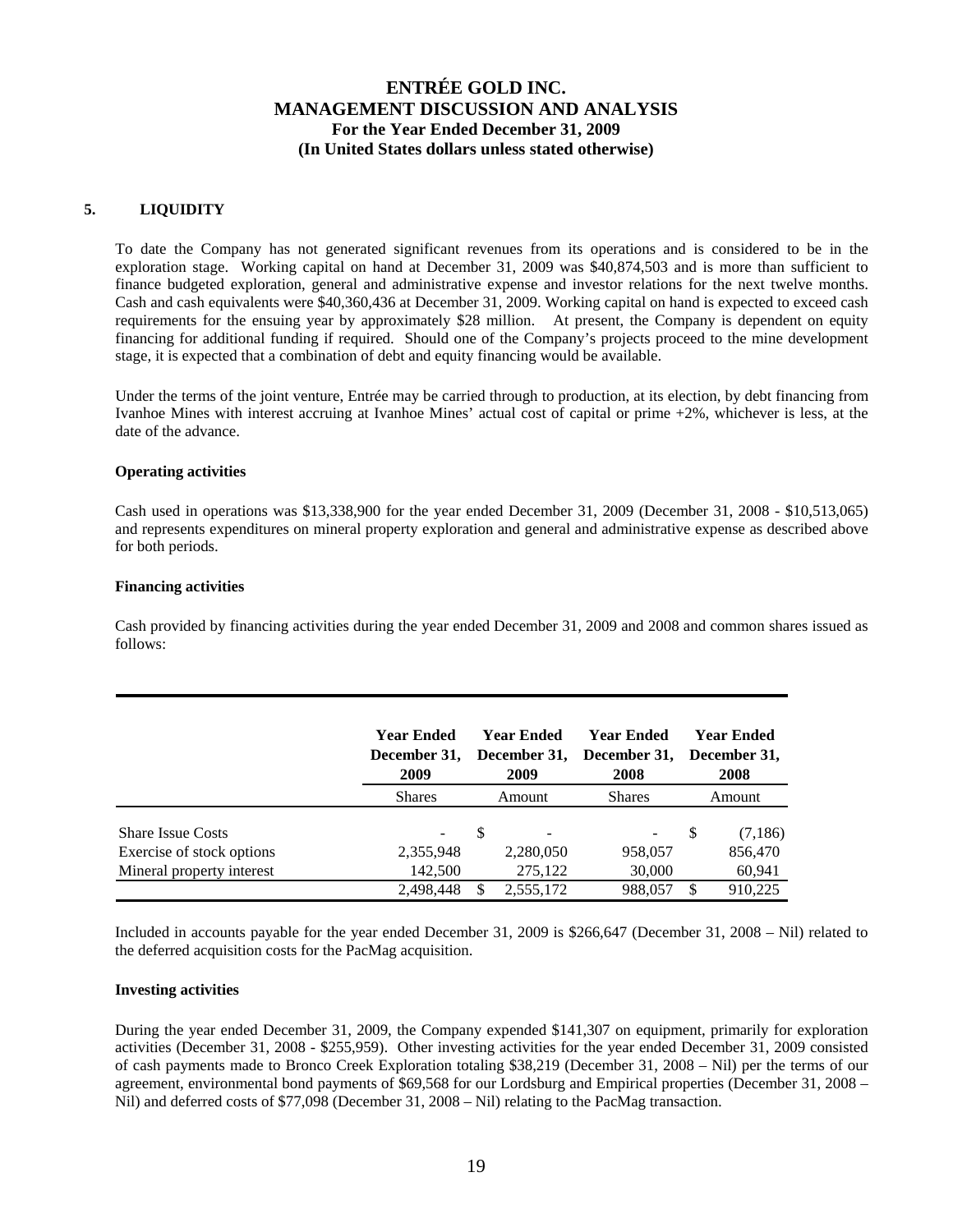### **Table of Contractual Commitments**

The following table lists as of December 31, 2009 information with respect to the Company's known contractual obligations.

|               |   | Less than<br>1 Year | 1-3 Years      | 3-5 Years | More<br>than<br>5 Year   | <b>Total</b> |
|---------------|---|---------------------|----------------|-----------|--------------------------|--------------|
| Office leases | S | 133,547<br>-\$      | 36,012<br>- \$ | -         | $\overline{\phantom{a}}$ | 169,559      |
| Total         |   | 133,547<br>\$       | 36,012<br>- S  | -         | $\overline{\phantom{a}}$ | 169,559      |

### **Outstanding share data**

As at December 31, 2009, there were 97,059,346 common shares outstanding. In addition, there were 10,907,800 stock options outstanding with exercise prices ranging from C\$1.19 to C\$2.60 per share. There were no warrants outstanding at December 31, 2009. As at March 31, 2009, there were 97,482,314 common shares outstanding. In addition, there were 10,514,832 stock options outstanding with exercise prices ranging from C\$1.32 to C\$2.60 per share.

### **6. CAPITAL RESOURCES**

The Company had no commitments for capital assets at December 31, 2009.

At December 31, 2009, the Company had working capital of \$40,874,503 compared to \$45,161,538 at December 31, 2008. In addition, the Company had an investment in asset backed commercial paper of \$2,166,597 net of all adjustments. Budgeted expenditures for the 12 months ending December 31, 2009 are approximately \$8 million for exploration and \$5 million for administration and stockholder communications, net of interest and other income. Working capital on hand is expected to exceed cash requirements for the ensuing year by approximately \$28 million.

The Company is committed to make lease payments for the rental of office space totaling \$169,559 over the remaining two years of its five year office lease in Vancouver, an annual office lease in Beijing and an annual lease for accommodations in Vancouver.

## **7. OFF-BALANCE SHEET TRANSACTIONS**

The Company has no off-balance sheet arrangements except for the contractual obligation noted above.

### **8. TRANSACTIONS WITH RELATED PARTIES**

The Company did not enter into any transactions with related parties during the year ended December 31, 2009 (December 31, 2008 - \$33,003).

The 2008 transactions were in the normal course of operations and were measured at the exchange amount which represented the amount of consideration established and agreed to by the related parties.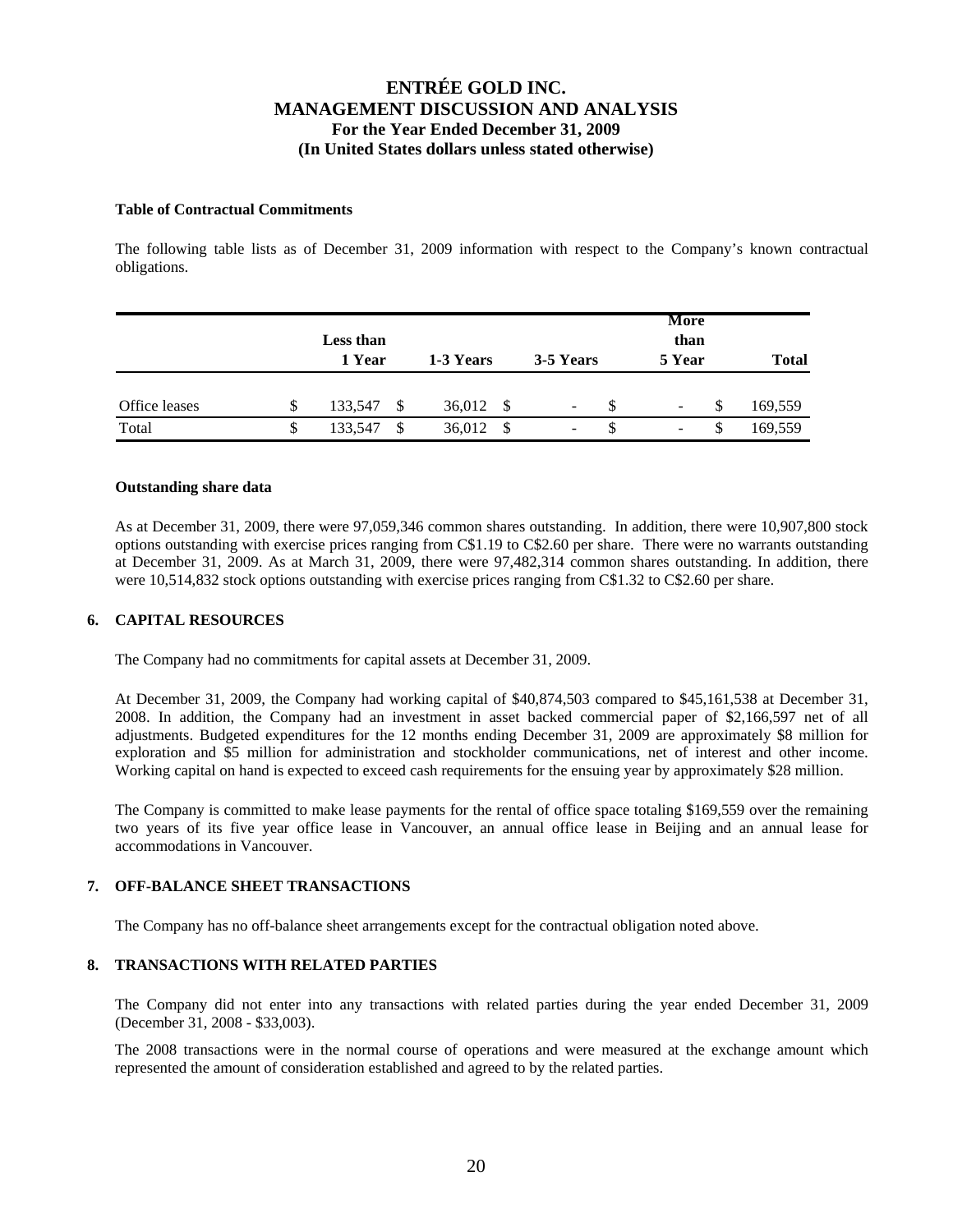### **9. PROPOSED TRANSACTIONS**

On November 29, 2009 the Company announced that it had entered into a Scheme Implementation Agreement with PacMag to implement Australian Schemes of Arrangement to acquire all of the issued shares and options of PacMag. The aggregate consideration payable by the Company for all of the PacMag shares and options will be approximately 15 million shares and C\$6,343,500. Closing of the Schemes of Arrangement are subject to a number of customary conditions, including an independent expert's report concluding that the Share Scheme is in the best interest of PacMag shareholders and that the Option Scheme is in the best interests of Scheme Optionholders, receipt of required approval from regulators and Australian court approvals, as well as approval by PacMag shareholders of the Share Scheme and Scheme Optionholders of the Option Scheme. The Scheme Implementation Agreement also contains provision for payment by either party to the other party in certain circumstances of a break fee of C\$350,000. The Scheme Implementation Agreement also provides that the maximum liability of either party to the other party in connection with the Scheme Implementation Agreement is C\$350,000.

### **10. CRITICAL ACCOUNTING ESTIMATES**

The preparation of consolidated financial statements in conformity with generally accepted accounting principles in the United States of America requires management to make estimates and assumptions that affect the reported amount of assets and liabilities and the disclosure of contingent assets and liabilities at the date of the financial statements and the reported amount of revenues and expenses during the period. Actual results could differ from these estimates.

The Company follows accounting guidelines in determining the value of stock option compensation, as disclosed in Note 7 to the Financial Statements. Unlike other numbers in the accounts, this is a calculated amount not based on historical cost, but on subjective assumptions introduced to an option pricing model, in particular: (1) an estimate for the average future hold period of issued stock options before exercise, expiry or cancellation and (2) future volatility of the Company's share price in the expected hold period (using historical volatility as a reference). Given that there is no market for the options and they are not transferable, the resulting value calculated is not necessarily the value the holder of the option could receive in an arm's-length transaction.

The Company's accounting policy is to expense exploration costs on a project by project basis consistent with United States GAAP. The policy is consistent with that of the other exploration companies that have not established mineral reserves. When a mineral reserve has been objectively established further exploration costs would be deferred. Management is of the view that its current policy is appropriate for the Company.

Under generally accepted accounting principles, the events and circumstances affecting ABCP since August 2007 constitute an indication of impairment and it is therefore necessary to carry ABCP at the lower of cost and estimated fair value. Fair value is estimated based on the results of a valuation technique that makes maximum use of inputs observed from markets, and relies as little as possible on inputs generated by the entity.

The Company has estimated the fair value of ABCP at December 31, 2009 using the methodology and assumptions outlined below. The fair value estimate of the New Notes to be received under the restructuring has been calculated based on information provided by the Pan Canadian Investor Committee as well as Ernst & Young, the Monitor of the restructuring.

The Company has applied its best estimate of prospective buyers' required yield and calculated the present value of the new notes using required yield as the discount factor. Using a range of potential discount factors allows the Company to estimate a range of recoverable values.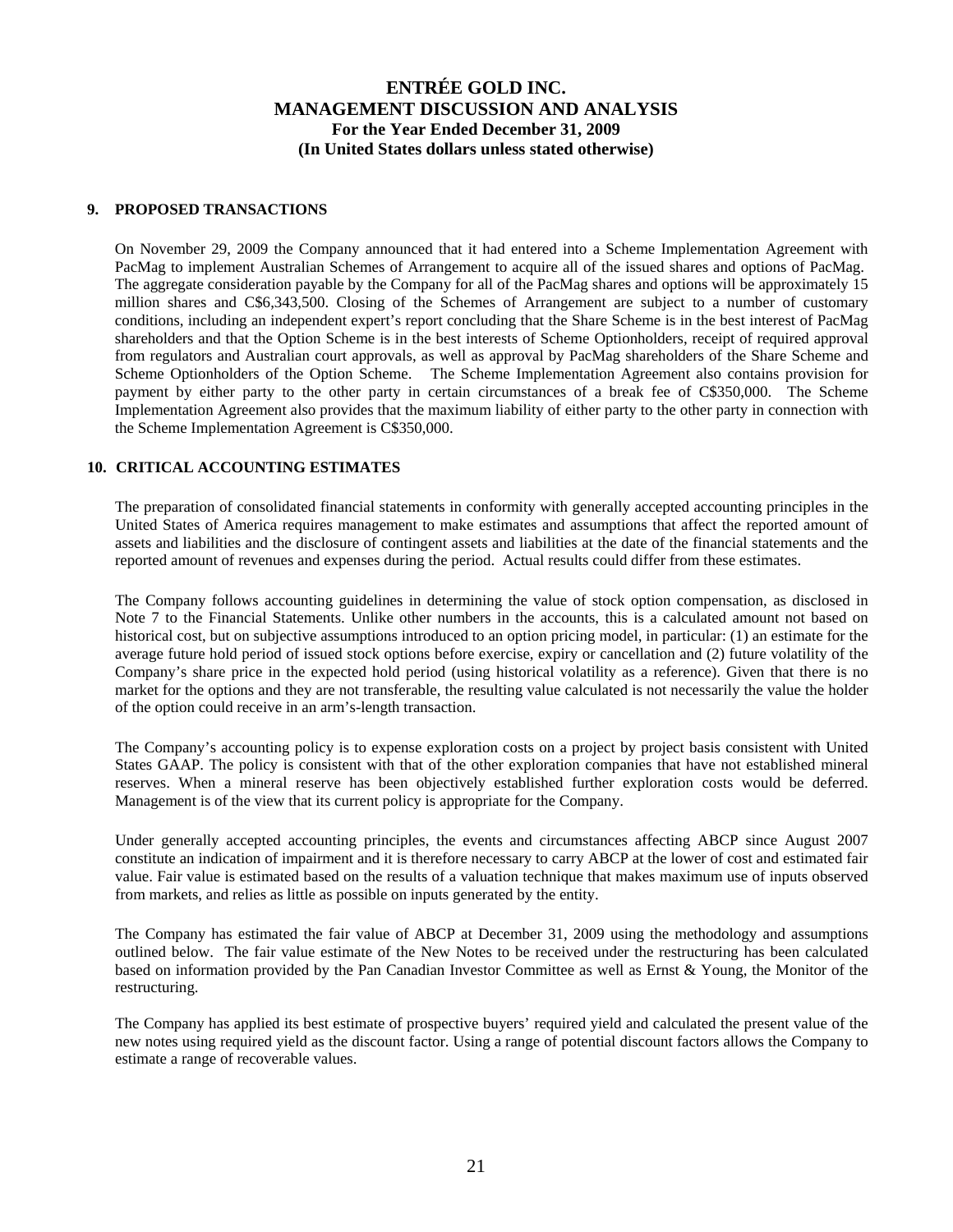Restructuring costs are excluded from this valuation as it has been stated that the costs will be deducted from the accrued interest that the Company will receive shortly after the completion of the restructuring. Based on the fair value estimation, the Company has recorded an unrealized gain of \$563,481 (2008 - \$Nil) for the year ended December 31, 2009. There can be no assurance that the fair value estimate will be realized or that it will be adequate. Subsequent adjustments, which could be material, may be required in future reporting periods.

## **11. CHANGES IN ACCOUNTING POLICIES**

During fiscal 2009, the Company adopted the GAAP Accounting Standards Codification and the Hierarchy of Generally Accepted Accounting Principles in accordance with FASB ASC Topic 105, "Generally Accepted Accounting Principles"(the Codification). The Codification has become the source of authoritative U.S. (GAAP) recognized by the FASB to be applied by nongovernmental entities. Rules and interpretive releases of the Securities and Exchange Commission ("SEC") under authority of federal securities laws are also sources of authoritative GAAP for SEC registrants. Effective with the Company's adoption on July 1, 2009, the Codification has superseded all prior non-SEC accounting and reporting standards. All other non-grandfathered non-SEC accounting literature not included in the Codification has become non-authoritative. As the adoption of the Codification only affected how specific references to GAAP literature have been disclosed in the notes to our consolidated financial statements, it did not result in any impact on the Company's results of operations, financial condition, or cash flows.

In December 2007, the FASB issued SFAS No. 160, "Noncontrolling interest in Consolidated Financial Statement" ("SFAS 160") (Codified within ASC 810), which clarifies that a noncontrolling interest in a subsidiary is an ownership interest in the consolidated entity that should be reported as equity in the consolidated financial statements. It requires consolidated net income to be reported at amounts that include the amounts attributable to both the parent and the noncontrolling interest. It also requires disclosures, on the face of the consolidated statement of income, of the amounts of consolidated net income attributable to the parent and to the non-controlling interest. The Company adopted the provisions of SFAS 160 on January 1, 2009 and the adoption had no impact on the Company's financial statements.

In December 2007, the FASB issued SFAS No. 141 "Business Combinations" ("SFAS 141") (revised 2007) (Codified within ASC 805) to improve the relevance, representational faithfulness, and comparability of the information that a reporting entity provides in its financial reports about a business combination and its effects. SFAS 141 establishes principles and requirements for the acquirer to (1) recognize and measure in its financial statements the identifiable assets acquired, the liabilities assumed, and any non-controlling interest; (2) recognizes and measures the goodwill acquired in the business combination or a gain from a bargain purchase; (3) determines what information to disclose to enable users of financial statements to evaluate the nature and financial effects of the business combination. The Company adopted the provisions of SFAS 141(R) on January 1, 2009 and the adoption had no impact on the Company's financial statements.

In November 2008, the Emerging Issues Task Force ("EITF") reached a consensus on Issue No. 08-6 "Equity Method Investment Accounting Considerations" ("EITF 08-6") (Codified within ASC 323), which clarifies the accounting for certain transactions and guidance on a number of factors, including, determination of the initial carrying value of an equity method investment, performing an impairment assessment of an underlying indefinite-lived intangible asset of an equity method investment, accounting for an equity method investee's issuance of shares and accounting for a change in an investment from the equity method to the cost method. EITF 08-6 was effective for the Company's fiscal year beginning on January 1, 2009 and has been applied prospectively. The adoption of EITF 08-6 had no impact on the Company's financial statements.

In April 2009, the FASB issued ASC 820-10-65 formerly FASB Staff Position FAS 157-4, "Determining Fair Value When the Volume and Level of Activity for the Asset or Liability Have Significantly Decreased and Identifying Transactions That Are Not Orderly" ("FSP 157-4"). This provides significant guidance for determining when a market has become inactive as well as guidance for determining whether transactions are not orderly. It also provides guidance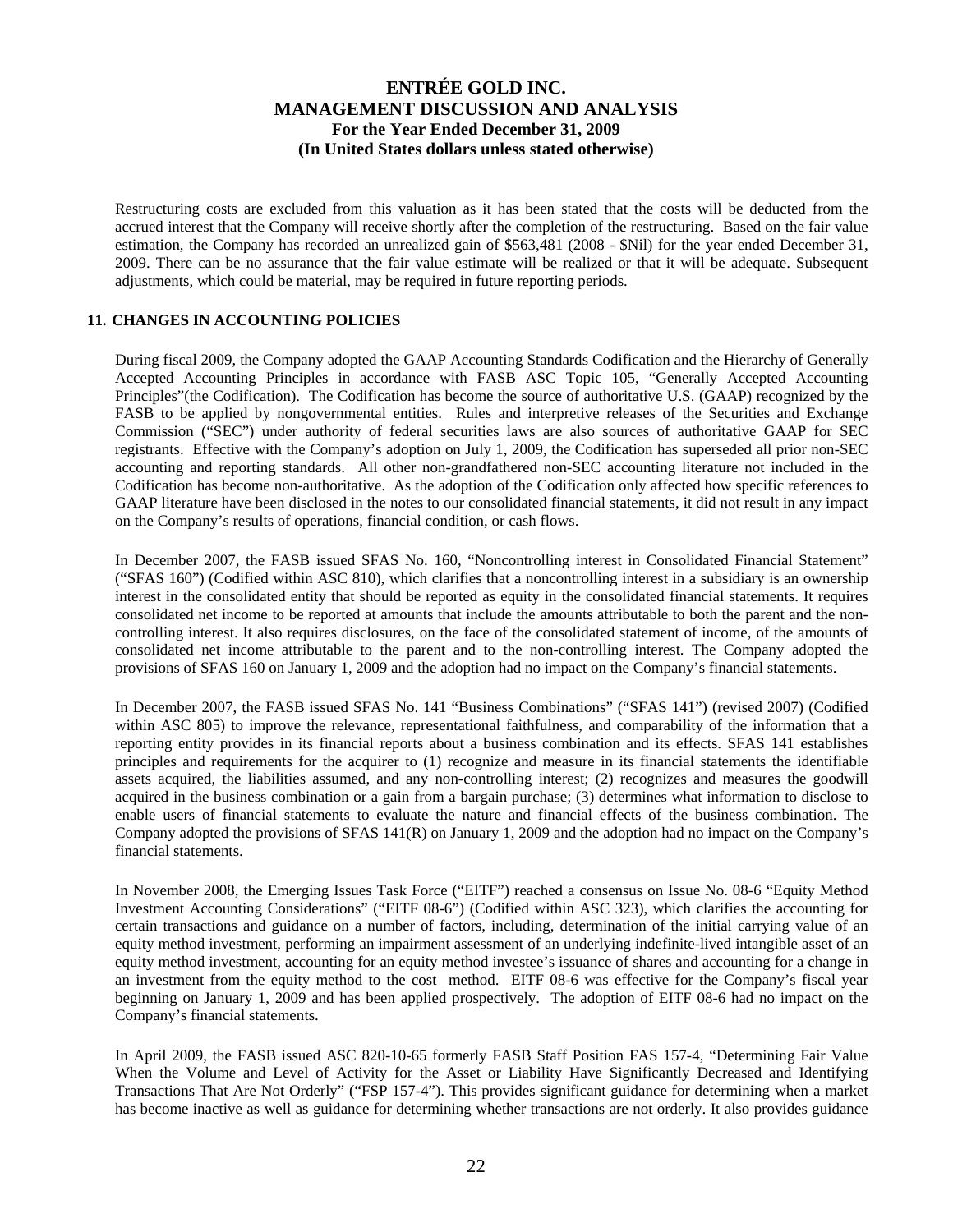on the use of valuation techniques and the use of broker quotes and pricing services. It reiterates that fair value is based on an exit price and also that fair value is market-driven and not entity-specific. The accounting standard of codification applies to all assets and liabilities within the scope of ASC 820 and is effective for all interim and annual periods ending after June 15, 2009. The adoption of ASC 820-10-65 did not have a material effect on the Company's results of operations, financial position, and cash flows.

In April 2009, the FASB issued ASC 825-10-65, formerly FASB Staff Position FAS 107-1 and APB 28-1, "Interim Disclosures about Fair Value of Financial Instruments" ("FSP 107-1"), which increases the frequency of fair value disclosures to a quarterly basis instead of an annual basis. The guidance relates to fair value disclosures for any financial instruments that are not currently reflected on the balance sheet at fair value. This ASC is effective for interim and annual periods ending after June 15, 2009. The adoption did not have a material effect on the Company's results of operations, financial position, and cash flows.

ASC 855-10-20, "Subsequent Events" establishes accounting and reporting standards for events that occur after the balance sheet date but before financial statements are issued or are available to be issued and requires the disclosure of the date through which a company has evaluated subsequent events. This statement is effective for our third quarter ended September 30, 2009 and the adoption did not have an impact on the condensed consolidated financial statements.

A detailed summary of all of the Company's significant accounting policies and the estimates derived therefrom is included in Note 2 to the annual consolidated financial statements for the year ended December 31, 2009.

### **12. FINANCIAL INSTRUMENTS AND OTHER INSTRUMENTS**

The Company's financial assets and liabilities consist of cash and cash equivalents, investments, receivables, accounts payable and accrued liabilities and loan payable some of which are denominated in U.S. dollars, Mongolian Tugriks and Chinese Renminbi. The Company is at risk to financial gain or loss as a result of foreign exchange movements against the Canadian dollar. The Company minimizes its foreign exchange risk by maintaining low account balances in currencies other than the Canadian dollar. The Company does not currently have major commitments to acquire assets in foreign currencies; but historically it has incurred the majority of its exploration costs in foreign currencies.

## **13. OTHER MD&A REQUIREMENTS**

#### **Forward-Looking Statements**

Except for historical information contained in this discussion and analysis, disclosure statements contained herein are forward-looking, as defined in the United States Private Securities Litigation Reform Act of 1995. Forward-looking statements are subject to risks and uncertainties that could cause actual results to differ materially from those in such forward-looking statements. Forward-looking statements are made based on management's beliefs, estimates and opinions on the date the statements are made and the Company undertakes no obligation to update forward-looking statements if these beliefs, estimates and opinions or other circumstances should change. Investors are cautioned against attributing undue certainty to forward-looking statements.

#### **Risk**

The Company is a mineral exploration and development company and is exposed to a number of risks and uncertainties that are common to other companies in the same business; some of these risks have been discussed elsewhere in this report. For a more extensive discussion of such risks and uncertainties, The reader should also refer to the section titled "Risk Factors" contained in the Company's Annual Information Form dated March 31, 2010 available on SEDAR at www.sedar.com.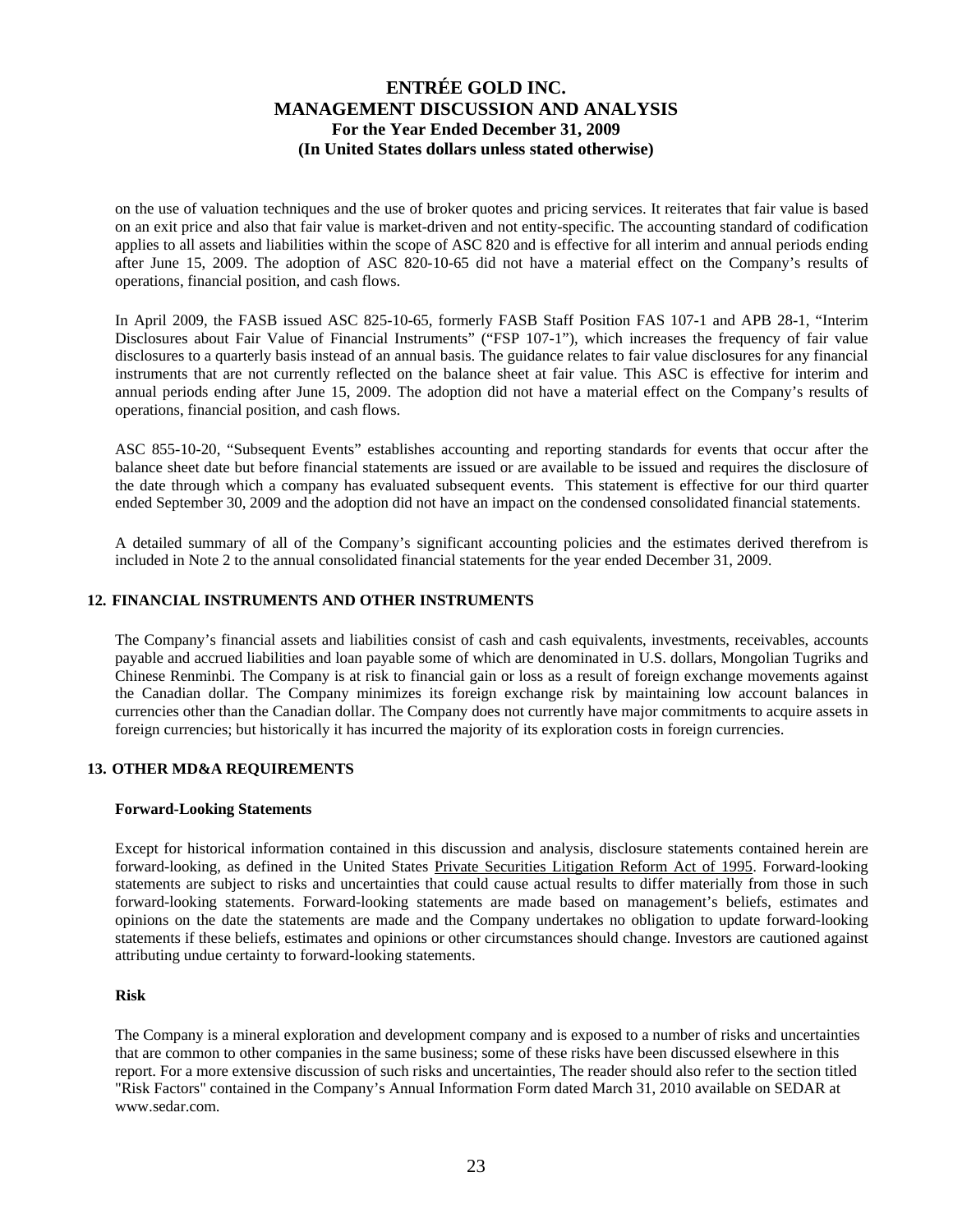There is no assurance that a commercially viable mineral deposit exists on any of the Companys's properties, and further exploration is required before the Company can evaluate whether any such deposits exist and, if so, whether it would be economically and legally feasible to develop or exploit those resources. Even if the Company is successful in identifying a mineral deposit, the Company would be required to spend substantial funds on further drilling and engineering studies before determining whether that mineral deposit will constitute a reserve (a reserve is a commercially viable mineral deposit).

The Company must comply with licence and permitting requirements. The Shivee Tolgoi and Javhlant exploration licences were converted to mining licences on October 27, 2009. These licences now have a term of 30 years, with two potential extensions possible of 20 years each. The third Lookout Hill licence, Togoot 3136X, was issued on March 30, 2001, and expired in March 2010. The technical team has submitted an application to convert a portion or all of this exploration licence to a mining licence and is awaiting approval of the resource registration by the Minerals Council. There is no guarantee that the application will be accepted and the licence will be converted. Mongolian exploration licences are maintained in good standing by payment to the Mineral Resources Authority of Mongolia of set annual fees escalating from \$0.05 to \$1.50 per hectare over the course of the mineral tenure. Once an exploration licence is converted to a mining licence, the fees increase to \$15.00 per hectare for base and precious metals and \$5.00 per hectare for coal. The total estimated annual fees in order to maintain the Shivee Tolgoi and Javhlant mining licences in good standing, \$1,100,000. Approximately \$600,000 of this amount would be subject to the joint venture with Ivanhoe Mines.

The Company must comply with environmental regulations that govern air and water quality and land disturbance and provide mine reclamation and closure costs.

The Company's financial success is subject to, among other things, fluctuations in copper and gold prices which may affect current or future operating results and may affect the economic value of its mineral resources. The Company's ability to obtain financing to explore for mineral deposits and to complete the development of those properties it has classified as assets is not assured; nor is there assurance that the expenditure of funds will result in the discovery of an economic mineral deposit. Should one or more of these risks and uncertainties materialize, or should underlying assumptions prove incorrect, actual results may vary materially from those described in forward-looking statements.

The Company has not completed a feasibility study on any of its deposits to determine if its hosts a mineral resource that can be economically developed and profitably mined.

#### **Management's Report on Internal Control over Financial Reporting**

Management of the Company is responsible for establishing and maintaining adequate internal control over financial reporting, as such term is defined in Exchange Act Rules 13a-15(f) and 15d-15(f). Under the supervision and with the participation of our management, including our Chief Executive Officer and Chief Financial Officer, we conducted an evaluation of the effectiveness of our internal control over financial reporting as of December 31, 2009 based on Internal Control-Integrated Framework issued by the Committee of Sponsoring Organizations of the Treadway Commission (COSO). Our internal control over financial reporting includes policies and procedures that provide reasonable assurance regarding the reliability of financial reporting and the preparation of financial statements for external reporting purposes in accordance with U.S. generally accepted accounting principles. Management concluded that, as of December 31, 2009, the Company's internal control over financial reporting was effective and no material weaknesses in the Company's internal control over financial reporting were discovered.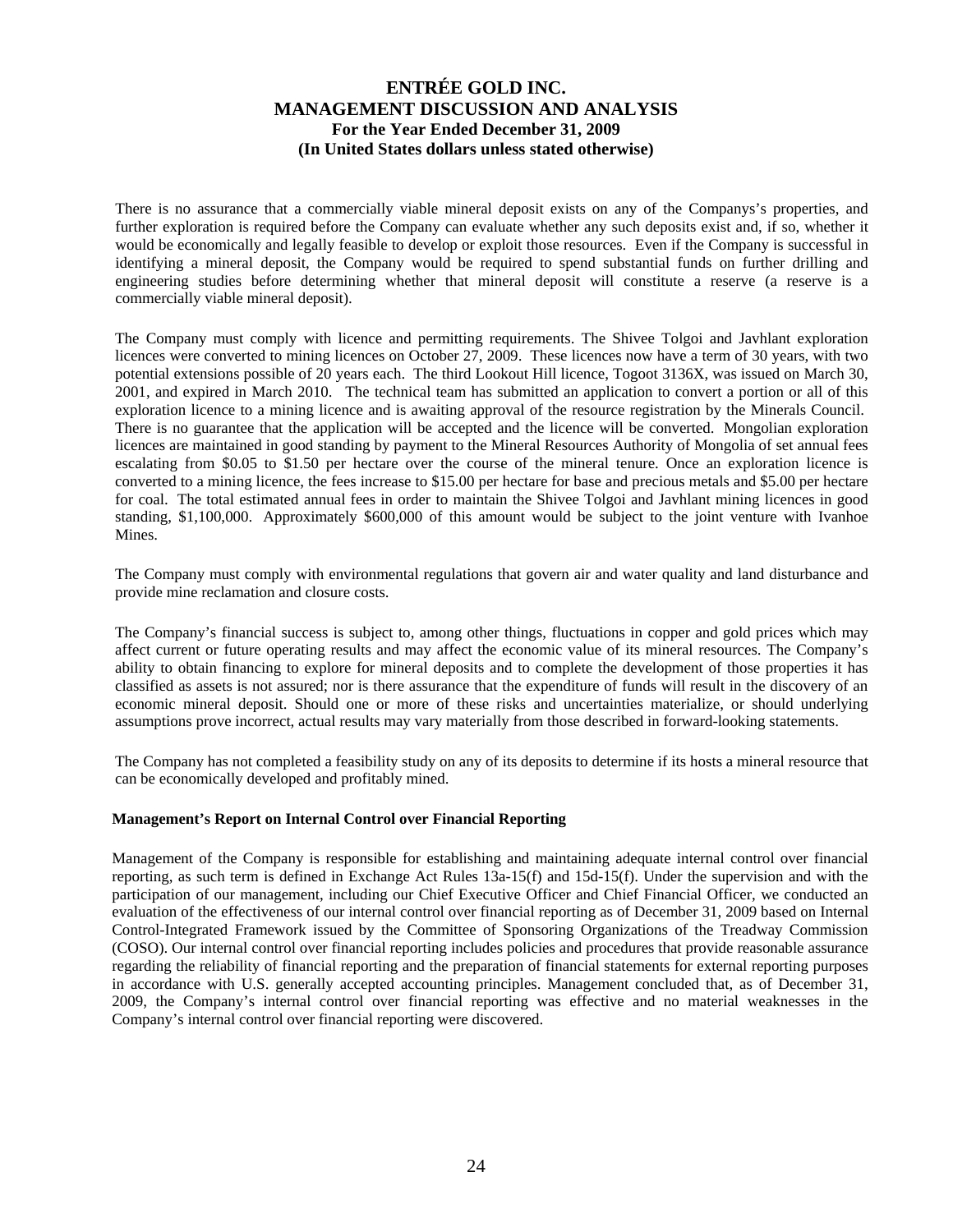### **Changes in Internal Control over Financial Reporting**

Management evaluated whether there was a change in our company's internal control over financial reporting during the fiscal year ended December 31, 2009 that has materially affected, or is reasonably likely to materially affect, the company's internal control over financial reporting. Based on our evaluation, we believe that there was no such change during the fiscal year ended December 31, 2009 except for the implementation of a new accounting system. The new accounting system was implemented to streamline processes around foreign currency translation and inter-company transactions. The implementation of the new system further strengthens the company's internal controls over financial reporting.

#### **Disclosure Controls and Procedures**

Management is responsible for establishing and maintaining disclosure controls and procedures, which provide reasonable assurance that material information relating to the Company and its subsidiaries is accumulated and communicated to management to allow timely decisions regarding required disclosure. Management has evaluated the effectiveness of its disclosure and procedures as of December 31, 2009 and believes its disclosure controls and procedures are effective.

It is important to recognize that the Company has limited administrative staffing. As a result, internal controls and disclosure controls and procedures which rely on segregation of duties in many cases are not appropriate or possible. The Company relies heavily on senior management review and approval of disclosure documents to ensure that the controls are effective as possible.

#### **Canadian Disclosure Standards in Mineral Resources and Mineral Reserves**

The terms "Mineral Reserve," "Proven Mineral Reserve" and "Probable Mineral Reserve" are Canadian mining terms as defined in accordance with National Instrument 43-101 – Standards of Disclosure for Mineral Projects ("NI 43-101") under the guidelines set out in the Canadian Institute of Mining, Metallurgy and Petroleum (the "CIM") *CIM Standards on Mineral Resources and Mineral Reserves*, adopted by the CIM Council, as may be amended from time to time by the CIM.

The definitions of proven and probable reserves used in NI 43-101 differ from the definitions in the United States Securities and Exchange Commission ("SEC") Industry Guide 7. Under SEC Guide 7 standards, a "Final" or "Bankable" feasibility study is required to report reserves, the three year history average price is used in any reserve or cash flow analysis to designate reserves and the primary environmental analysis or report must be filed with the appropriate governmental authority.

In addition, the terms "Mineral Resource", "Measured Mineral Resource", "Indicated Mineral Resource" and "Inferred Mineral Resource" are defined in and required to be disclosed by NI 43-101; however, these terms are not defined terms under SEC Industry Guide 7 and normally are not permitted to be used in reports and registration statements filed with the SEC. Investors are cautioned not to assume that any part or all of mineral deposits in these categories will ever be converted into reserves. "Inferred Mineral Resources" have a great amount of uncertainty as to their existence, and great uncertainty as to their economic and legal feasibility. It cannot be assumed that all or any part of an Inferred Mineral Resource will ever be upgraded to a higher category. Under Canadian rules, estimates of Inferred Mineral Resources may not form the basis of feasibility or pre-feasibility studies, except in rare cases.

Accordingly, information contained in this report and the documents incorporated by reference herein containing descriptions of our mineral deposits may not be comparable to similar information made public by U.S. companies